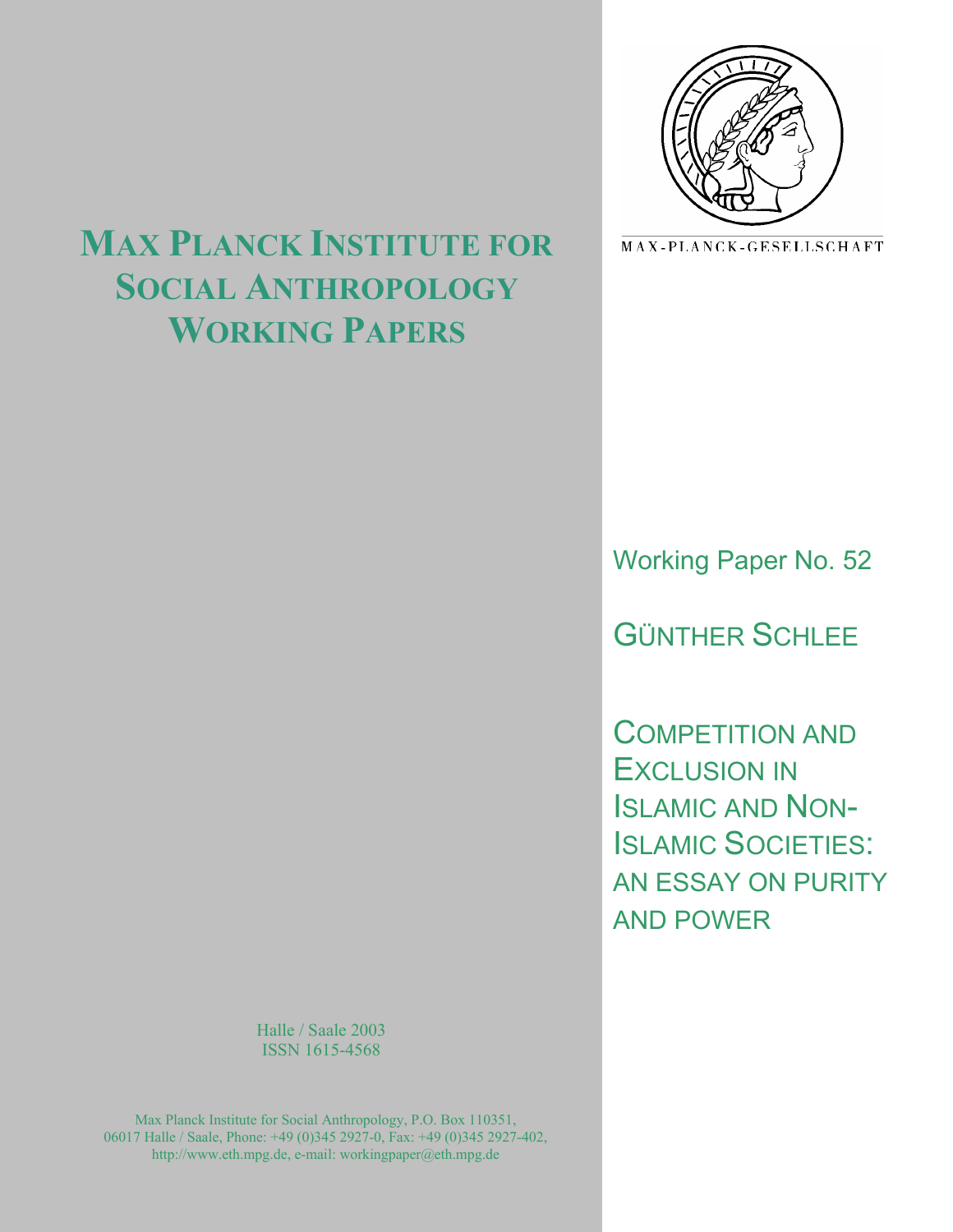# **Competition and Exclusion in Islamic and Non-Islamic Societies: an essay on purity and power**

*Günther Schlee1*

#### **Abstract**

 $\overline{a}$ 

The link between purity and power in African systems of ideas can be direct: one may lose one's (ritual) power, for example, the ability to utter a potent curse or an efficient blessing, by not maintaining a standard of purity, for example by violating a food avoidance rule. Social hierarchies between clans with and without specific ritual or political powers and between professional groups of high and low status are constructed along such lines. In other contexts, the relationship between purity and power is not direct but mediated by moral notions: ritual compliance is seen as an indicator of a moral standard that qualifies a person for political power. Conversely, non-compliance leads to exclusion from power. Competition for the forms of power, which are legitimised in this way, may lead to the rapid rigidification of beliefs and ritual practice. Examples can be found in recent developments within Islam and Christianity. Purity tends to go along with rhetorical exclusion of the "impure".

<sup>&</sup>lt;sup>1</sup> Günther Schlee, Max Planck Institute for Social Anthropology, PO Box 11 03 51, 06017 Halle/Saale, Germany, Tel.: +49-345-29 27 100, Fax: +49-345-29 27 102, Email: schlee@eth.mpg.de

This paper was presented at the Department of Ethnology and Cultural Anthropology, University of Ljubljana, May 2003. It has evolved from a contribution to the Second International Conference on 'Hierarchy and Power in the History of Civilizations', St. Petersburg, July 4-7, 2002. I thank Fernanda Pirie, Krisztina Kehl-Bodrogi and Bettina Mann for their careful reading of this paper and for helpful comments.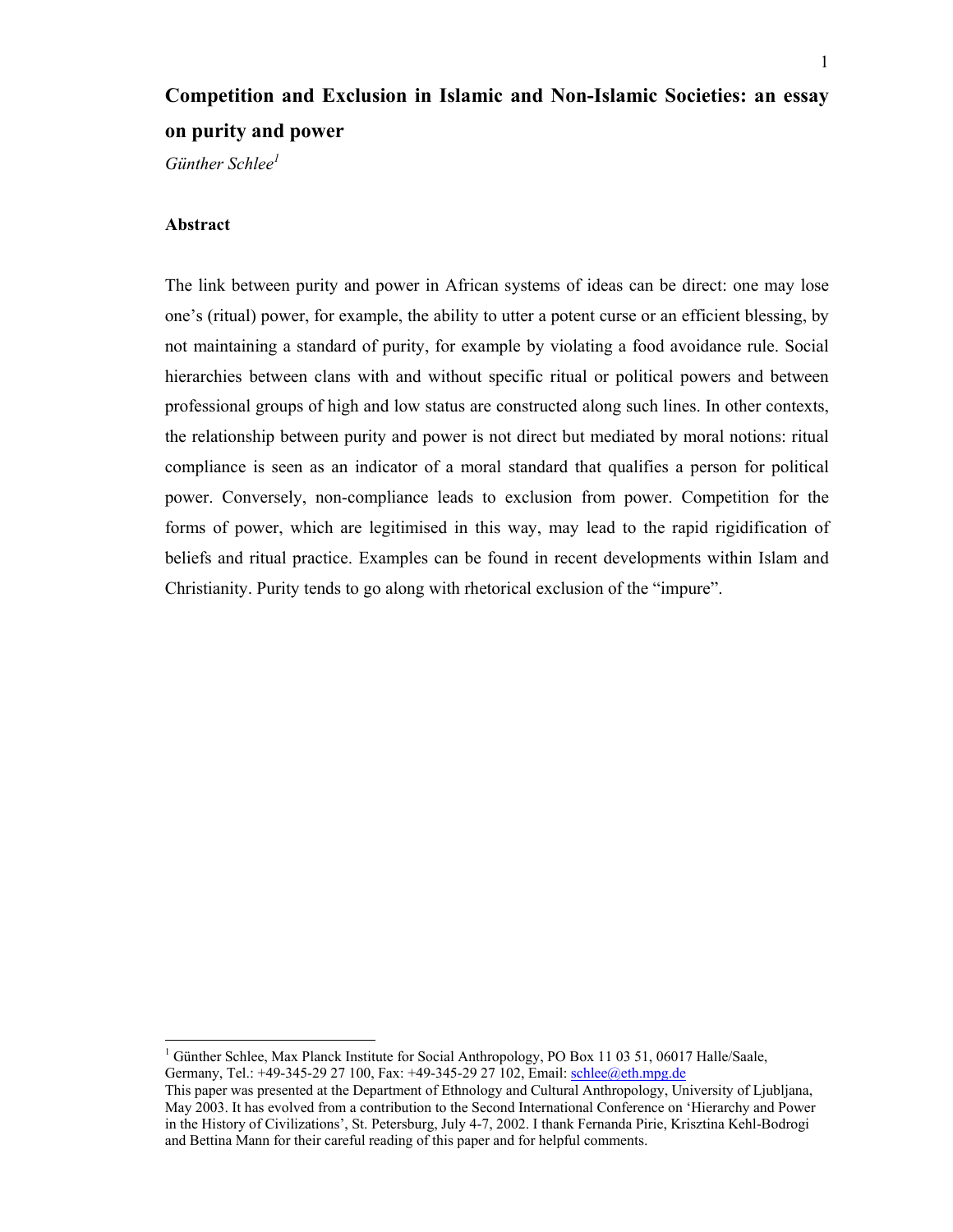#### **1. Introduction**

The Rendille, a group of camel nomads in the arid lowlands of northern Kenya, live in a state of intermittent warfare with several of their neighbours. One descent group among them, the Gaalorra, a subclan of the Gaaldeylan clan, has the ability to utter a particularly potent curse against enemies of the Rendille; or, more generally, they have power over enemies. Gaalorra are not only believed to be able to prevent enemies from inflicting harm on Rendille by supernatural means, but also to make these enemies inflict harm on other Rendille. The entire class of subclans among the Rendille who have the power to bless and curse, called *iibire*, of whom the Gaalorra are one, possess particular curse vehicles. One clan is believed to have a ritual association with elephants and if someone is trampled by an elephant, one would attribute this to the curse of that clan. Another clan has a similar relationship with rhinos, a third one with snakes. Gaalorra's curse vehicle is the horse. It might seem strange to find the horse, a domestic animal, in this enumeration of dangerous beasts, but 'horse' here stands for enemy cavalry. In the past, the Boran used to raid Rendille camels on horseback, a rather easy method: you gallop through a herd of camels, the camels stampede and run off with the horses. Here, as in many parts of Africa and beyond, the image of the enemy and oppressor is that of the horseman.

 The Rendille do not form one homogenous cultural unit. Many cultural traits we find among them, such as food avoidances, are clan-specific. Gaalorra have more food avoidances than other Rendille and some of them are difficult to keep. The Rendille do not hunt a great deal, but a giraffe stuck in the mud in the rainy season would be slaughtered and eaten by Rendille, with the exception of Gaalorra. These avoid game of any kind. In the past, they also abstained from goat meat, although they do keep goats like all other Rendille, and although goats, just like sheep, are an important source of meat for Rendille, who do not readily decide to slaughter a camel. Gaalorra, however, would only use the milk of goats or sell goats for slaughter, because this avoidance makes them to abstain from goat meat.

 What happens if a Gaalorra has succumbed to the temptation and eaten, say, meat of an antelope, which has been shot by illegally the police or other poachers? Nothing conspicuous, one might say. He would not drop dead, nor would he become sick. But he would be believed, and he would believe, to have lost his ritual power, his clan-specific power to bless and to curse. To regain it, he would have to be cleansed. His mouth would have to be rinsed with the urine of uncircumcised boys. If people relapse and are tempted to eat game often, after a couple of repetitions of this cleansing ritual they would rather give up their cursing power.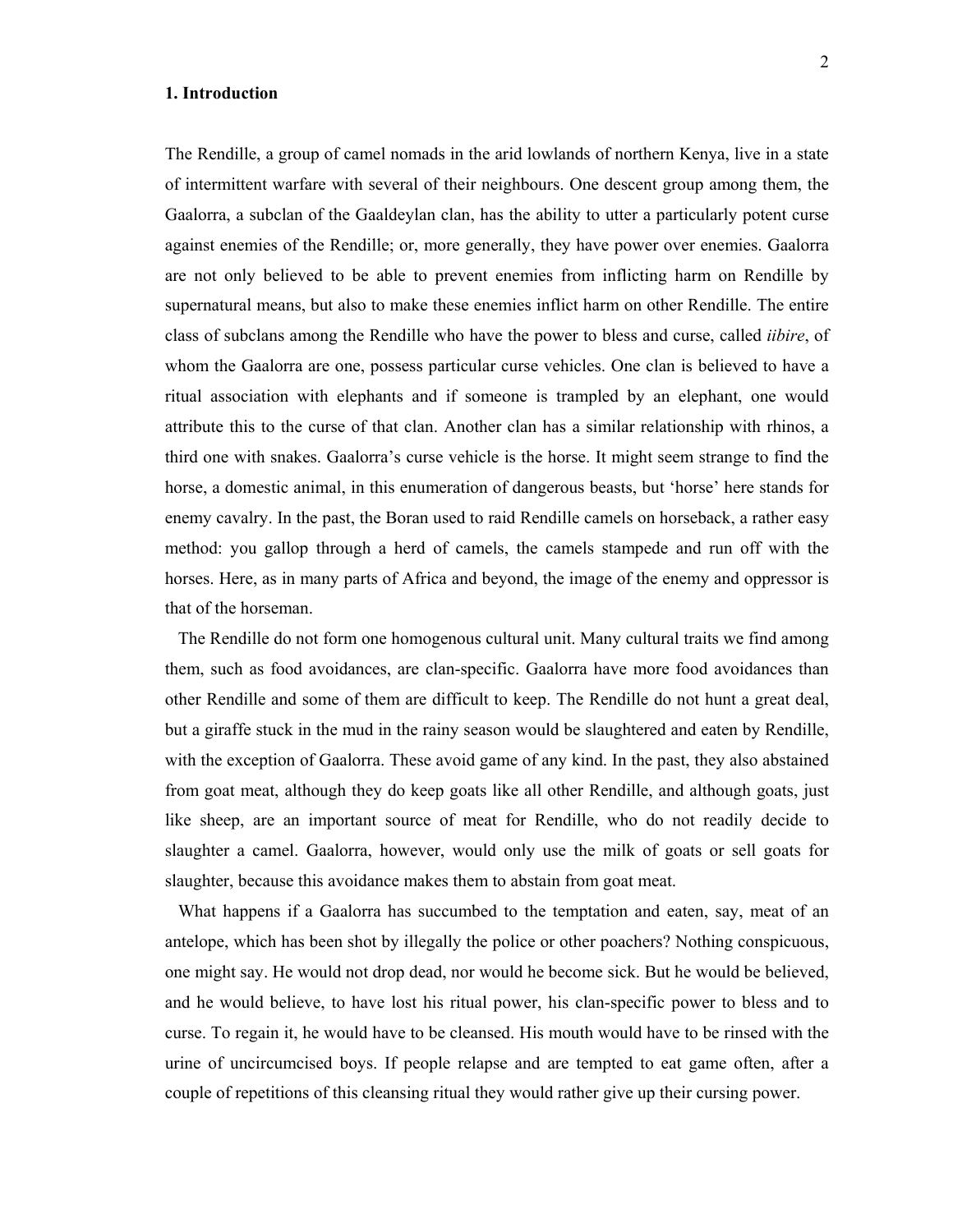Taking the Gaalorra case as a starting point, I will move on to wider comparisons and generalisations about "purity and power"<sup>2</sup>. Links between notions of purity and notions of power might exist anywhere on earth, but all my examples are from Africa, including North Africa, because I am an Africanist and know more about that continent than about other continents. Most of what I am going to present for comparison is material from Islamic societies and deals with purity and perfection in different currents of Islam, but I have consciously taken the non-Islamic Rendille as a starting point to show that such ideas are embedded in a much wider context and that there is nothing particularly Islamic about the basic idea of attributing power to those who manage to maintain certain standards of ritual purity.

The results of the following comparisons are:

- 1. The relationship between purity and power, or to put it differently: standards of ritual performance and forms of entitlement, is rather uniform in otherwise quite different contexts.
- 2. This relationship can be shown to exist in non-Islamic and Islamic contexts, and within Islam, in Sufi and anti-Sufi currents of Islam alike.
- 3. It can be accompanied by all sorts of moral reasoning, but moral reasoning is not essential for it. It can also exist without any moral reasons or theological doctrines being attached to it.

#### **2. Other Examples from Non-Islamic Africa**

The region immediately bordering the northern Kenyan plains, the southwestern highlands of Ethiopia, provides more illustrations of how purity is linked to power both in the "traditional" belief systems and in the branches of Christianity which have come to compete with them.

 Braukämper (1984a) points to the close links between food avoidances and social status in the entire area. More recently, Freeman and Pankhurst (2001) have described how marginalised groups (craftsmen and hunters or former hunters) are denied commensality by the farming communities around them (2001: 5). The pollution emanating from them is believed to have been acquired through their dietary habits. They have eaten "impure" meat, either from hunted animals or from animals that have not been slaughtered in the prescribed way.

<sup>&</sup>lt;sup>2</sup> The phrase "purity and power" in the title is, of course, modelled after Mary Douglas, *Purity and Danger*, in an attempt at parasitic publicity. It was suggested by Stephen Reyna.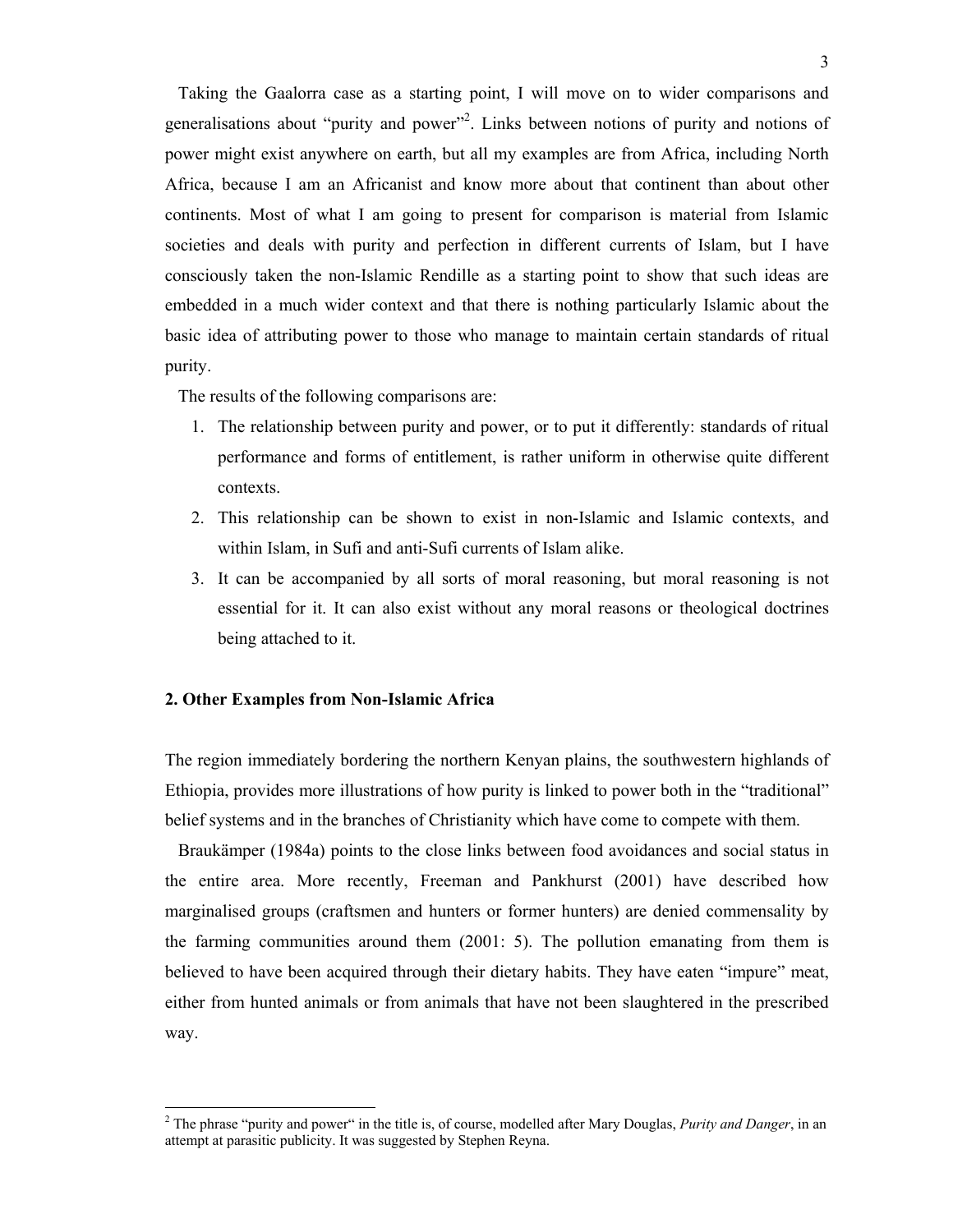For the Maale living on the mountain ridge that forms the southern end of the Ethiopian Highlands, "riches and power automatically indexed ritual status" (Donham 1999: 114). Ritual status and, thereby, success in life, associated with it, depended on whether or not "a Maale correctly carried out his or her clan taboos [and] faithfully observed customs (ibid., p. 113).

Such taboos, some clan-specific, others apparently more general, comprise:

- eating finger millet with milk,
- letting breast milk fall on the grinding stone,
- eating from new harvest before it has been tasted by the eldest brother,
- drinking or any other contact with the milk of a cow in a new lactation period if the cow in question is owned by a younger brother and the eldest brother has not yet performed the appropriate ritual,
- eating the honey of bees which first entered a younger brother's hive, before the eldest brother has tasted from it,
- wrongs like theft and murder.

There is nothing in Donham's book, which suggests that this list is exhaustive; these avoidances might just be the first examples to have come to his mind. It is, however, significant that all but the last of these taboos have to do with food or rank in the order of eating. In the view of converts, Christianity was the liberation from these taboos (Donham 1999: 115-117).

 This emic view is, however, contradicted by an account of a conversion, in which the prospective convert has come to the mission station in order to get medical treatment. He is asked to accept the Christian God first. He does so and is then admonished: "Don't smoke tobacco. Don't drink beer. Don't drink anything that makes you drunk. Food, eat food. Don't smoke tobacco. Stay away from prostitutes." (Donham 1999: 111)

 For Christians, too, purity has much to do with things that move through the surface of the body, either by ingestion or by intercourse. But at least for the Protestant missionaries of the Sudanese Interior Mission from Canada, about whom Donham writes in the Maale context, the sinfulness of certain kinds of behaviour is mediated by moral or rational considerations. We can assume that alcohol is abhorred by the missionaries because of its intoxicating effect and that prostitution is discouraged because of its adverse impact on public health or on cherished institutions like marriage and the family.

 In many belief systems, no such rationalisations and no moral links are required; substances have direct ritual effects. In the case of the Rendille mentioned above, it does not matter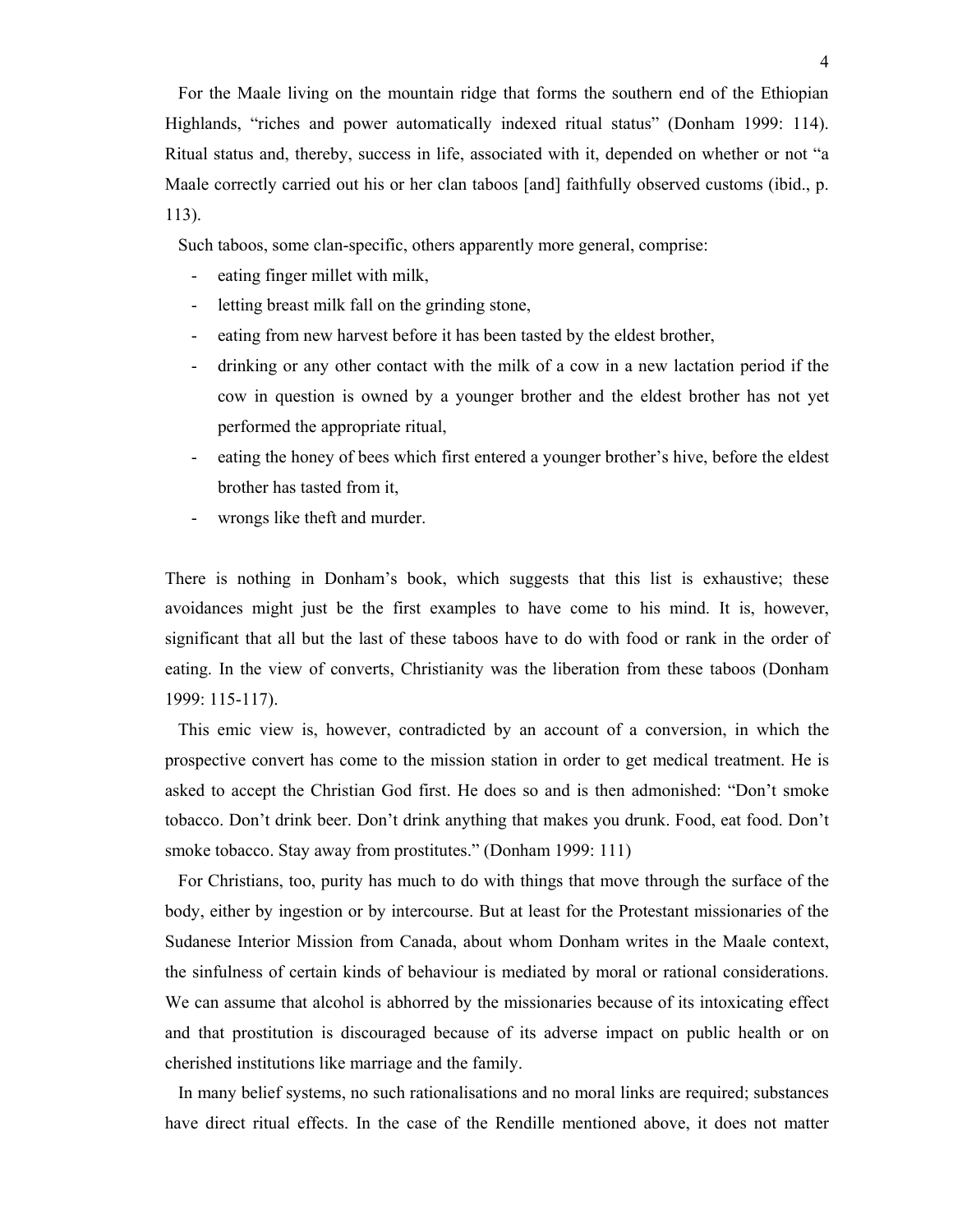whether the antelope meat was eaten intentionally or inadvertently. Women in New Guinea are expected to go into total seclusion and Muslim women are not allowed to do the ritual prayers or fast while menstruating, without anyone claiming that menstruation is morally bad. A Muslim man, incidentally, who is bleeding from a small wound, would not be allowed to pray either.

 To come back to the Maale: both the traditionalists and the Christians among them need to keep standards of purity to preserve their status in their respective groups. And status has to do with wealth and power. Donham reports how Christians support each other in land cases and how Christianity breaks up the power of the seniors.

 Among the Konso a little further to the East, Watson (1998: 205) has found that the ubiquitous craftsmen (here called *xawuda*) are considered to be unclean by the farmers and are potentially polluting to persons of ritual importance. In addition to the avoidance of commensality and intermarriage with craftsmen, ritual importance is surrounded by many other rules. Ritual specialists and people with sensitive political roles like peacemakers are called *nama dawra* in Konso, which translates as 'person for whom things are forbidden' or 'person who is forbidden'.

 *Poqalla* are the ritual leaders of the Konso communities and the (formerly real, now largely nominal) owners of the land. The powerful among the *poqalla*s do not comprise everyone born into a *poqalla* lineage nor anyone rich enough to qualify as a *poqalla* but only those who have spirits to help them. These powerful *poqalla*s are the typical *nama dawra.* How closely their status is linked to ritual purity and to the taboos, which surround them, is best illustrated by how this status is undone. "At the time of the revolution [1974…] the revolutionaries cut off all his [a young *poqalla'*s] hair (it was a taboo even to touch [his] hair) and they forced him to break other taboos by eating with other people and to eat and drink polluting substances such as blood. In this way they destroyed his special physical status of *poqalla.*" (Watson 1998: 261)

 Konso who convert to Christianity adopt new standards of purity and become part of other networks of power. Even Protestants follow the widespread Ethiopian custom of only eating meat of animals slaughtered by members of their own group (Watson 1998: 255). A butcher of a different religion would be a source of pollution. Protestants tend to withdraw completely from any rituals associated with the *poqalla.* Orthodox Christianity, on the other hand, thought to be closer to local practice and magic, can be combined with participation in traditional rituals and even with the office of *poqalla*. "In the case of the Protestant Church the *poqalla*s who converted have given up their *poqalla* role completely. However, it is notable that those who were *poqalla*s have often become quite central and powerful in the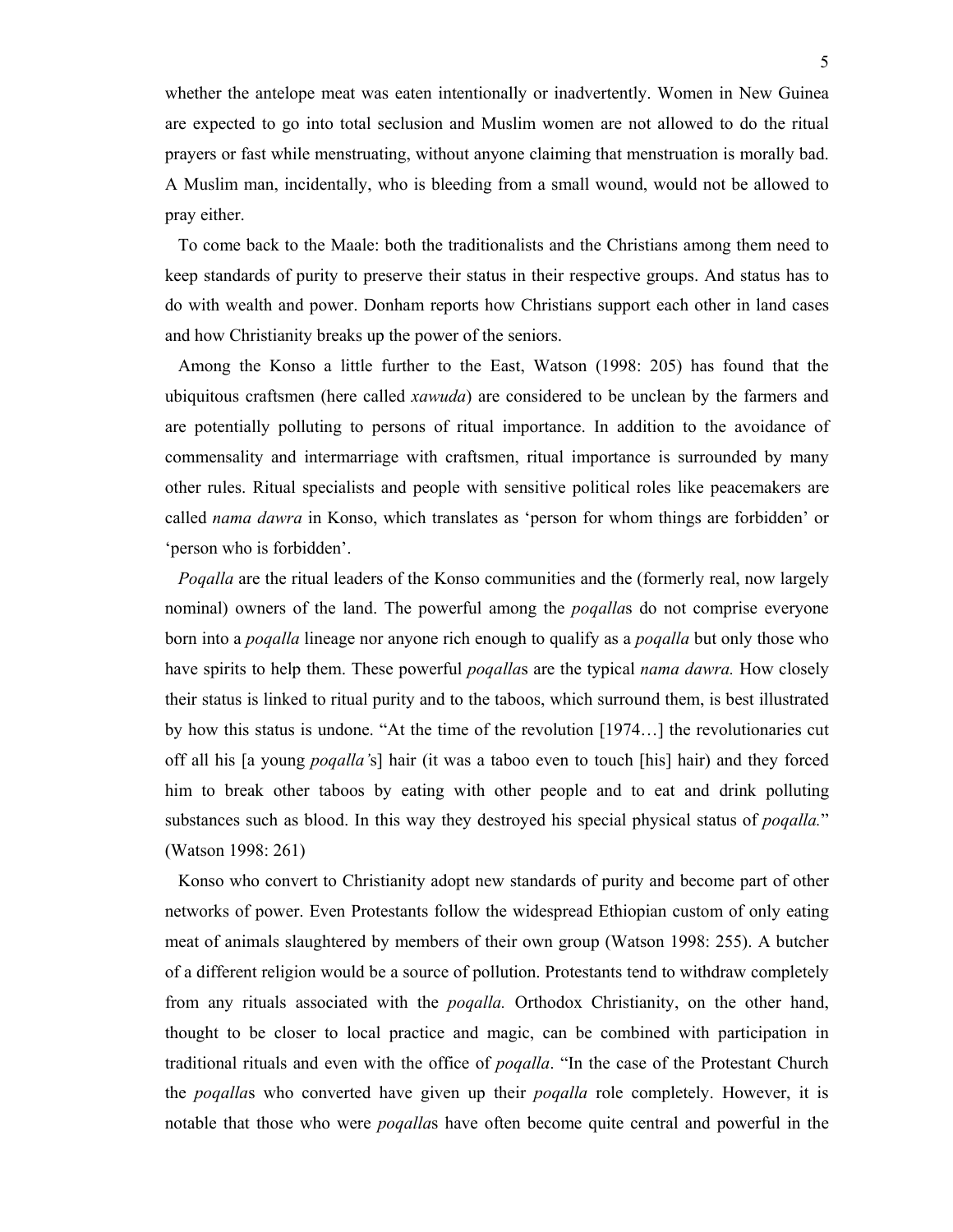church, and hence could be said to have exchanged one set of claims to power with another" (Watson 1998: 253). Following a *poqalla* or belonging to a church are alternative strategies of access to land.

 We may interrupt the description of examples at this point to try and identify some of the emerging patterns. All our examples have to do with people seeking access to a resource – here mostly "power", which is the ability to make other people do what one wants them to do. The desired action may be simply an abstention. One might want others to respect ones rights of access to material resources and not to interfere with them. "Power" in this broad sense includes the Rendille curse, the *poqalla*s' land rights, authority in the new churches. Power is a resource which opens the access to other resources. Between the people and the resource is the ritual requirement they need to meet in order to legitimise access to the resource. In the title of this paper I used the shorthand "purity" for requirements of this type. We can attribute two values to each of these variables (small or high for the number of people, low or high for the ritual requirements, plentiful or scarce for the resources) and combine them in a table to help us to speculate about the scenarios, which result from the different combinations of these values.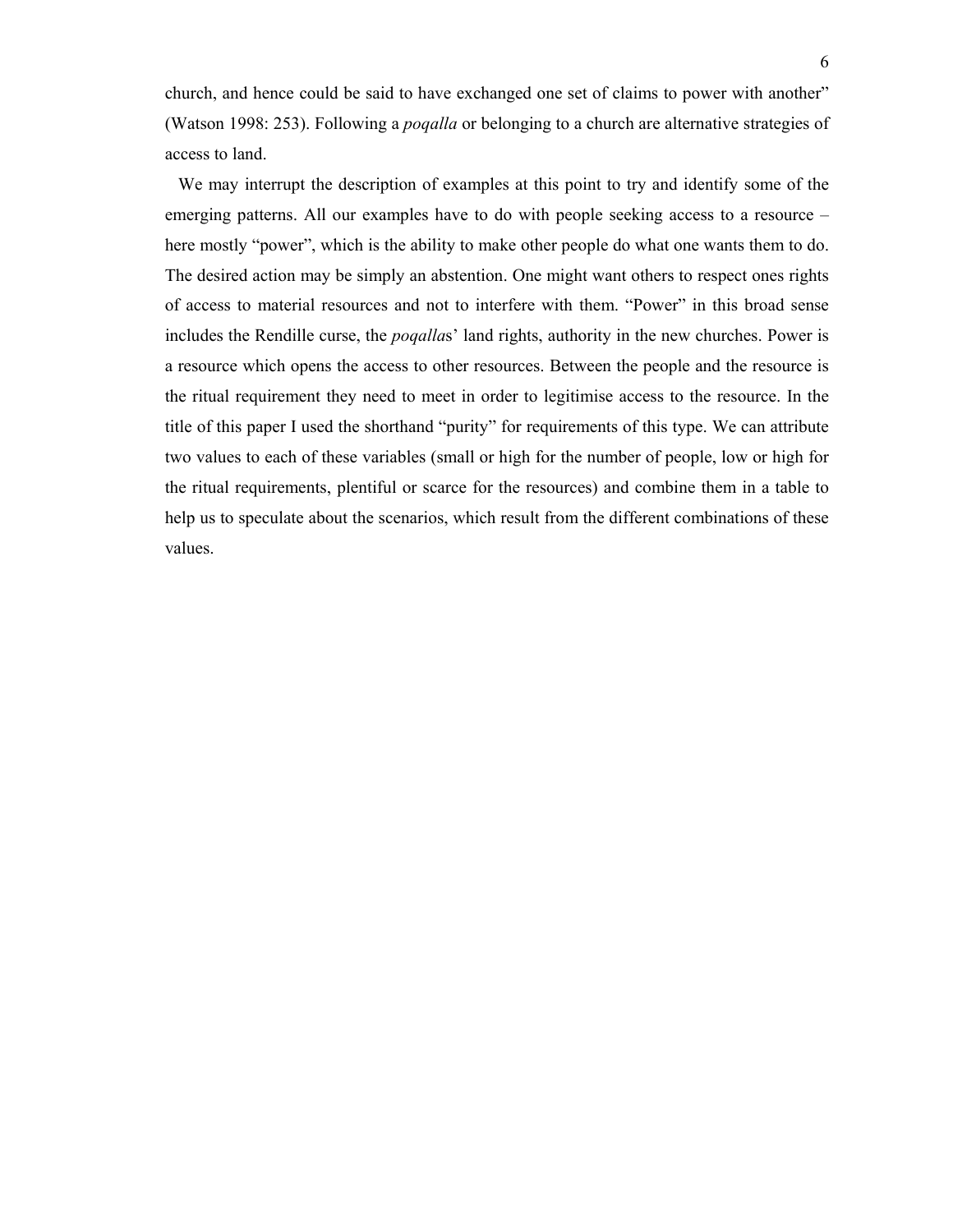|    | <b>Number of people</b><br>striving for access | <b>Requirements for</b><br>obtaining | <b>Availability</b><br>of resource                                                                     | <b>Resulting scenario</b>                                                                                                                                                                                                                                                                                                                                                                                                                                   |
|----|------------------------------------------------|--------------------------------------|--------------------------------------------------------------------------------------------------------|-------------------------------------------------------------------------------------------------------------------------------------------------------------------------------------------------------------------------------------------------------------------------------------------------------------------------------------------------------------------------------------------------------------------------------------------------------------|
|    |                                                | entitlement                          |                                                                                                        |                                                                                                                                                                                                                                                                                                                                                                                                                                                             |
| 1  | small                                          | low                                  | plentiful                                                                                              | problem<br>No<br>anticipated.<br>Harmony.<br>Probably a small group of people has<br>opened a new niche with abundant<br>resources.                                                                                                                                                                                                                                                                                                                         |
| 2  | high                                           | low                                  | plentiful                                                                                              | A bonanza. Many people have access to a<br>resource, which is still plentiful. The<br>situation is unstable, because the resource<br>will be depleted at some point. If the<br>resource in question is power, this means<br>that power will be shared out in smaller<br>and smaller parcels so that ultimately it<br>becomes meaningless.                                                                                                                   |
| 3  | small                                          | high                                 | plentiful                                                                                              | plentiful<br>resource<br>Access<br>to<br>a<br>1S<br>unnecessarily restricted. This constellation<br>is not expected to occur frequently in<br>reality.                                                                                                                                                                                                                                                                                                      |
| 4  | high                                           | high                                 | plentiful                                                                                              | In spite of high numbers seeking access to<br>it, a relatively plentiful resource is<br>protected by high requirements<br>for<br>entitlement. As in case number 3, this is<br>not very likely. Plentiful resources are not<br>normally protected by high requirements<br>for the rights of access, not even if, like in<br>this case, in view of the high number of<br>people seeking access to it, the resource<br>may not remain in rich supply for long. |
| 5  | small                                          | low                                  | scarce                                                                                                 | The small niche. Few people, who are<br>more or less equally entitled, share a<br>limited resource. Are factors that limit<br>growth at work, like population control?                                                                                                                                                                                                                                                                                      |
| 6  | high                                           | low                                  | scarce                                                                                                 | A small resource base is free for all and<br>rapidly depleted.                                                                                                                                                                                                                                                                                                                                                                                              |
| 7  | small                                          | high                                 | scarce                                                                                                 | A small niche in which a limited resource<br>is surrounded by restrictions of access.<br>The situation is somewhat eased by low<br>numbers of contestants.                                                                                                                                                                                                                                                                                                  |
| 8  | high                                           | high                                 | scarce                                                                                                 | Intense competition. Exclusivist strategies<br>like rigidification of norms, discrimination<br>or violence can be expected.                                                                                                                                                                                                                                                                                                                                 |
| 9  | constant                                       | low to high                          | total amount<br>constant, but<br>allocated in<br>proportion to<br>which<br>requirement<br>has been met | Within a group of power holders those<br>who<br>meet<br>the<br>more<br>rigid<br>ritual<br>requirements are those who hold the larger<br>share of power.<br>In a subtype of this scenario the very peak<br>of power holders are exempt from ritual<br>requirements or the breech of a taboo is<br>even expected of them.                                                                                                                                     |
| 10 | growing                                        | rising                               | constant or<br>decreasing                                                                              | The number of contestants is rising and<br>requirements become more and more<br>rigid.                                                                                                                                                                                                                                                                                                                                                                      |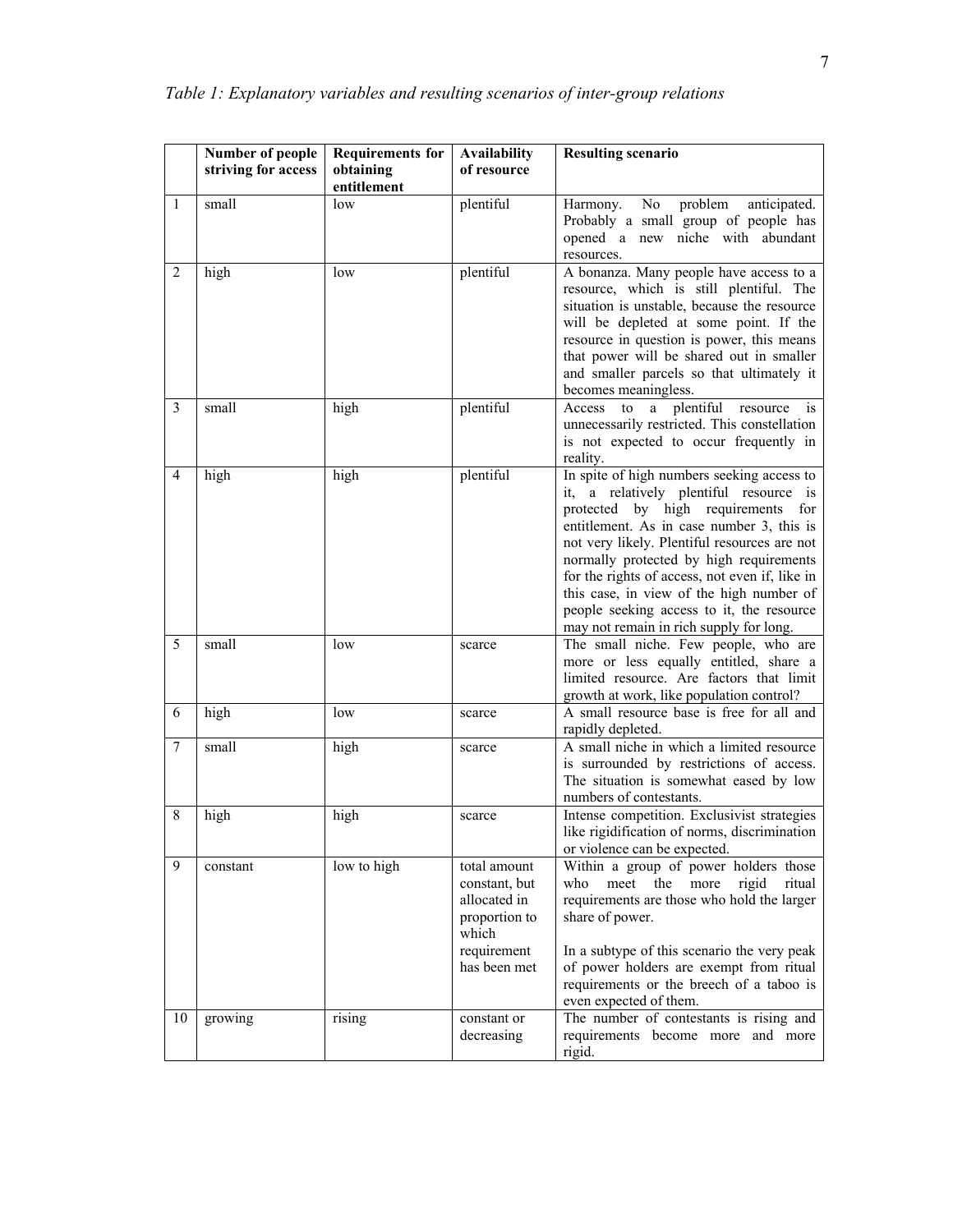Numbers 1 to 8 have either high or low values of each variable as the result of systematic permutation. Constellation 8, intense competition for a scarce resource, seems to be particularly frequent in the real world and in this paper we shall find a number of illustrations for it from the older and recent history of Africa.

 The mention of land conflicts by Donham and by Watson suggests that among the Maale and the Konso, both of whom are highland farmers, land is a scarce resource and therefore we can assume that a ritual status which gives power over land is also valuable and surrounded by requirements of qualification. We might regard this as an approximation to case number 8.

 One point Watson makes about the *poqalla*s of the Konso necessitates the inclusion of case number 9 in the above table. Not all *poqalla*s have to meet the same ritual requirements, the same standards of purity. Those who meet the higher requirements wield more power. She explains: "There is a relationship between purity and ritual powerfulness and the number and extremity of the taboos is proportional to the importance of the *poqalla*." (Watson 1998: 203). A local *poqalla* obeys certain food avoidances but he may grow food himself. At a higher level *poqalla*s may not do so and are only allowed to eat food grown by other members of their own family and prepared by women of their own household. For the more important of these *poqalla*s it is specified that these women must be virgins, etc. As we move up the scale of power, taboos become more elaborate and more numerous.

 If we consider cases 1 to 8 basic types, 9 and 10 can be referred to as combined types. 10 is a dynamic model of cases 1 or 5 moving towards case 8. We shall come across historical cases of affiliation to a privileged group becoming more contested and the criteria for it more demanding. Looking further afield for comparisons, we might find cases of such correlations between the rigidity of the ritual requirements and the elevation of the status held only exist up to a certain level. At the very peak of a hierarchy rules might be suspended or the breech of taboos may be permitted or even demanded (e.g. the brother/sister marriage, otherwise forbidden in ancient Egypt, being practiced by the Pharaoh, legendary Muslim holy men being married to two wives who are sisters, which is forbidden by the *shari'a* etc.)

 The theory implicit in the above table is somewhat macroscopic. It is about quantitative distributions and scenarios. It does not go down to the level of individual decisions. A decision theory about purity and exclusion would have to address questions like: Under what circumstances would an individual tend to adopt an exclusionist rhetoric? Under which circumstances would s/he lean towards an egalitarian ethos / claim minority rights / resort to violence / turn religious, etc. Such a theory could also be developed but would exceed the scope of this paper.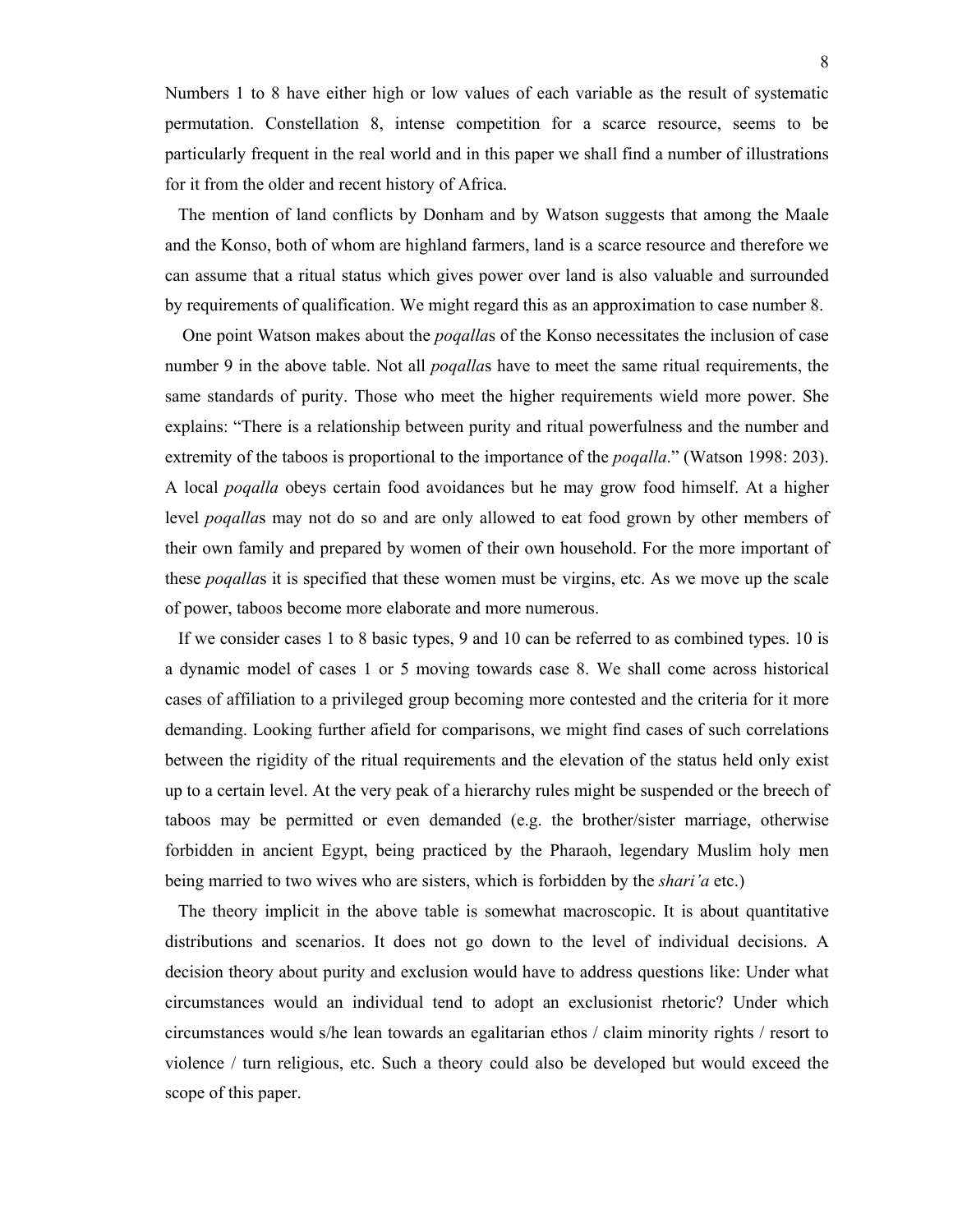#### **3. Different Levels of Rigidification in Islam**

I will now move on to Islamic societies, first to some examples in which Sufism plays a role, then to modern forms of rigidification of Islam that reject Sufism. I will have to disappoint those who expect new explanations attached to these differences: the basic patterns that I find are the same in Sufi and anti-Sufi and even in Islamic and non-Islamic contexts. The rules concerning purity and ritual practice become more demanding as resources (affiliation to a privileged group, political leadership) become more contested, irrespective of the variety of Islamic or non-Islamic beliefs the people in question hold.

 The rigidification of ritual requirements for power holders occurs when potential power holders become too numerous and an inner circle is defined to exclude some (case 10 in the above table, which in a minimalist version of the table could also have been omitted, because it is really just a transition from case number 1 to case number 8).

 The term 'rigidification' does not sound like correct English to some of the native speakers of that language which I have consulted and the term cannot be found in smaller dictionaries. My computer continues to underline it as wrong. I mean it as a nominalisation of 'to rigidify', if such a word exists, or 'making more rigid'. Let me briefly explain why I feel the need for this unusual term. Islam has repeatedly gone through phases in which the correct performance of ritual detail was emphasised and in which the religion, for its common adherents at least, was broken down into a set of rules. The keeping of these rules was not entrusted to the individual believer but watched over by the state. A certain selective and scripturalist reading of Islam was thus made to penetrate all spheres of life because rules came to apply to all spheres of life.

 This process has, in recent writings, often been called 'Islamisation' of a society. But this term, though mostly used by critical writers of a secularist orientation, inadvertently adopts the perspective of the 'fundamentalists' they want to criticise. The latter would also say that everyone who does not share their interpretation of the *shari'a* and their practice of Islam is not a real Muslim and needs 'Islamisation'. But as I am not a theologian but a social scientist, I do not wish to subscribe to this normative concept. I do not wish to suggest by its use that societies which have perceived themselves as Islamic for a thousand years are only now undergoing 'Islamisation'. I do not wish to comment on whether one variety of Islam is better or more Islamic than another. But what I can observe, and what I do not hesitate to state, is that some forms of Islam are more rigid in their dress code and other ritual requirements than others, and I therefore call the process that leads to their emergence and growth 'rigidification'. Another term that I occasionally use in this context is 'intensification'. I like it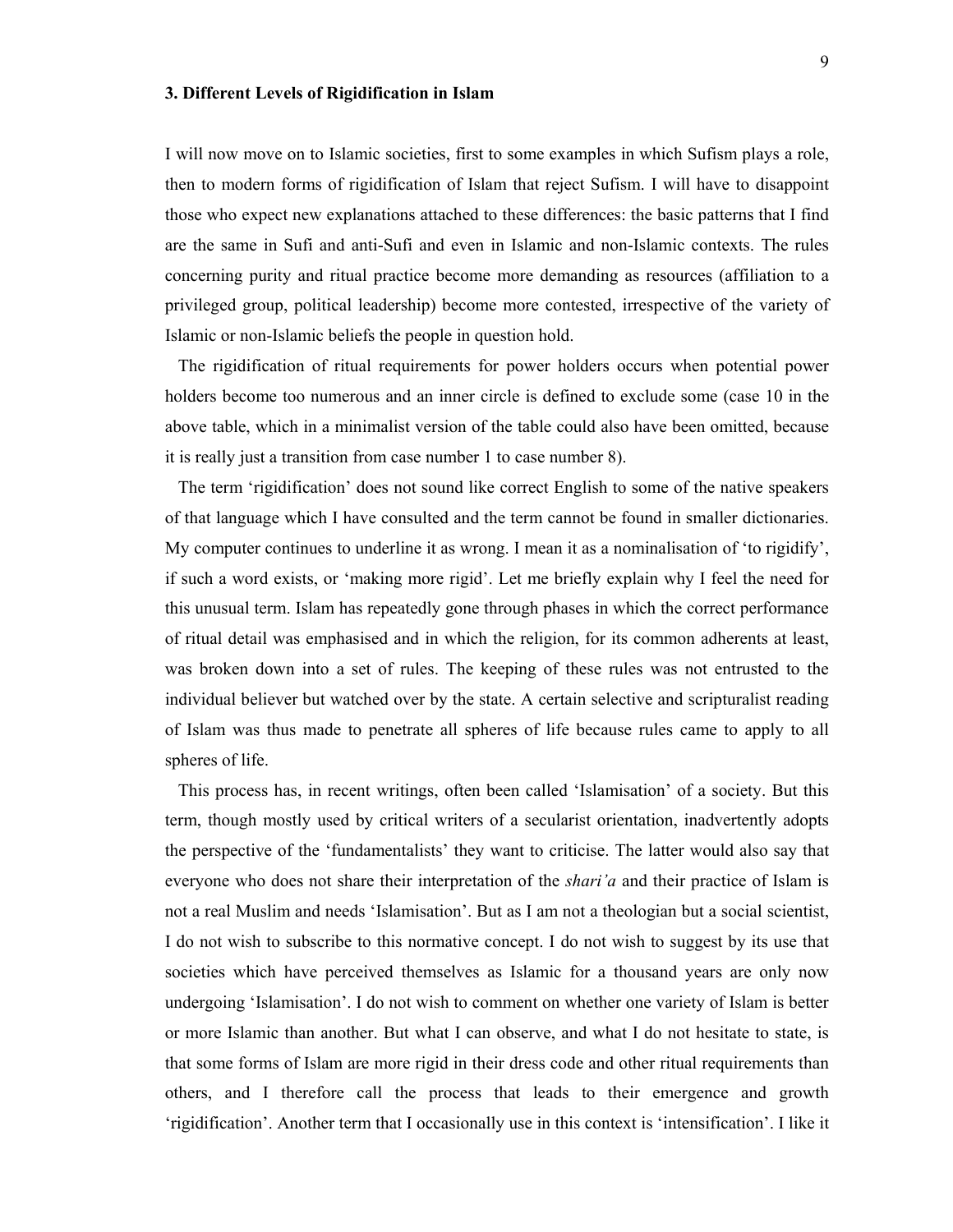for similar reasons: it is close to the descriptive level and relatively free of normative undertones. The two terms, of course, are not synonyms: the intensification of religious belief and practice may, but need not, go along with its acquisition of a more rigid or standardised character.

 The terms purity/purification and rigidification here, however, are used as near synonyms. This is not arbitrary or coincidental; in the emic belief systems under study, the ideas of physical cleanliness, ritual purity and obedience to the law are also closely interconnected. From Afazlur Rahman's (1980: 70-74) instructions about how to be a Muslim, we learn that the ablutions are not just a preparation for the prayer but can be regarded as an important part of it. And we have seen above that even the non-Islamic Rendille undo the effects of a breach of a taboo by a kind of washing.

#### *3. 1. Sufism*

 $\overline{a}$ 

As E. E. Evans-Pritchard (1954) pointed out in *The Sanusi of Cyrenaica*, Sufism started as a reaction to scripturalist and ritualistic tendencies in mainstream Islam, which left too little room for religious enthusiasm and the ecstatic dimension of religion. From its beginnings Sufism was also influenced by non-Islamic forms of religious ascetism, like that of Christian and Buddhist monks, and possibly by  $Yoga<sup>3</sup>$ . It is, therefore, no surprise that Sufism is capable of going quite far in adjusting to local cultures and in responding to the spiritual needs of people of different pre-Islamic origins.

 On the other hand, Sufi *tariiqa*s 4 have also formulated their methods for reaching salvation in mutually exclusive and competitive terms: they have claimed to be the only path to salvation, or at least the one which is a thousand times safer than any other path. Their leaders, especially in 19<sup>th</sup> century Africa, have demanded an authority, which was only short of prophethood in that they did not call themselves 'prophet'. Claiming that title is, according to the teachings of Islam, not possible after Muhammad, 'the seal of the prophets'. Here we find more and more rigour and an increasingly narrower definition of who is a proper Muslim. Obedience to a Sufi sheikh becomes a prerequisite for being a proper Muslim. 'If you have no other sheikh, the devil will be your sheikh', the saying goes. This development of Sufi movements can be seen as an intensification process, in the course of which they became ritually more elaborate and rigid and politically more demanding of exclusive loyalty.

<sup>&</sup>lt;sup>3</sup> Schimmel 1995 (1985) on the influence of Christianity and Buddhism: 13, on Yoga: 28.

<sup>4</sup> A *tariiqa* (literally: 'method') is a religious brotherhood. Purists may forgive the anglicised plural *tariiqa*s. The proper Arabic plural is *turuq.*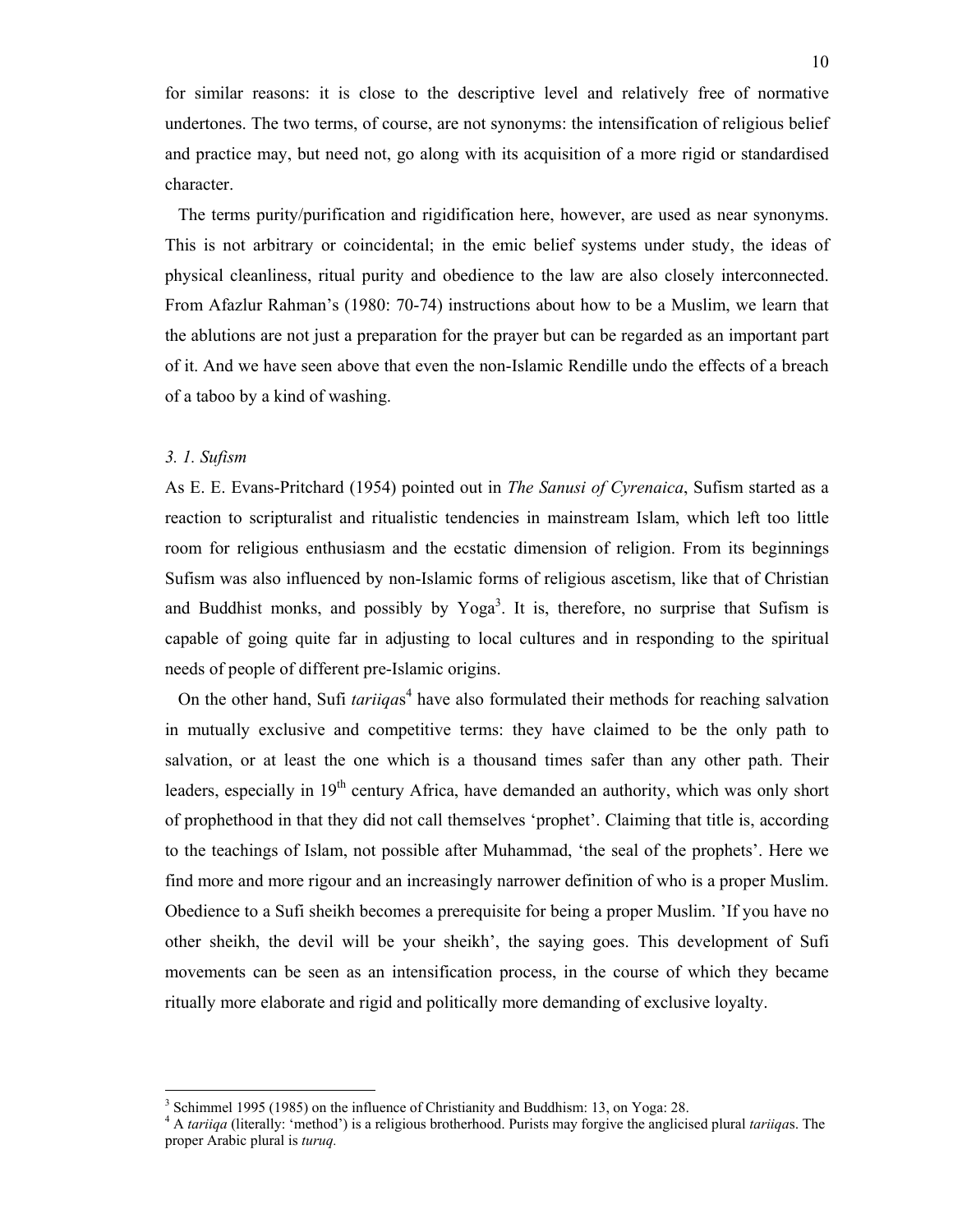I will begin here with a short description of a contemporary Sufi community in northern Kenya, which has not gone through such an intensification process: it liberally incorporates pre-Islamic beliefs and practices. Travelling in the Sudan and reading about it, I have not encountered there any other branch of Sufism, which has developed the same degree of syncretism. The closest Sudanese parallels I can think of are the women-dominated *zar* possession cults (Boddy 1989). From this case of a relatively open and heterogeneous community I shall go on to cases where Islam, both Sufi and non-Sufi, is rigidified.

### *3. 1. 1. The Sakuye Case*

Ecstatic religion is linked by some theorists (e.g. I. M. Lewis 1978) to deprivation. The Sakuye example seems to fit this theory. The Sakuye were Oromo-speaking camel herders when they were converted to Islam in the first decades of the  $20<sup>th</sup>$  century. When the British held a referendum in northern Kenya in 1962 to find out whether its population wanted to belong to Kenya, which was then on the road to independence, or to the newly independent and newly united Republic of Somalia, the Sakuye preferred Somalia, a country of Muslim pastoralists like themselves. Although this was the majority position in northern Kenya, this stretch of country was allotted to Kenya, because negotiations with the Kenyan delegation in London had, by the time the referendum was over, reached a stage which left no room for dividing the territory of the future nation. After independence, the inhabitants of the north and their new central Kenyan masters knew from the start, thanks to the referendum, what to expect from each other, and a civil war, known as the *shifta* emergency, broke out immediately. The camel herds of the Sakuye were machine-gunned. The remainder of the livestock perished when the Sakuye were kept in camps (locally known as "keeps"), the surroundings of which were speedily overgrazed because these camps did not move. There are tales of atrocities and random killings, when treks of Sakuye were marched to the east by their enemies, the loyalist Boran.

 In the early 1970s, the impoverished remains of the Sakuye gathered at Dabel, a group of hills below the escarpment of the Ethiopian plateau on the Kenyan side. There was slightly more rain there than in the lower parts of the lowlands and agriculture was just possible, albeit with low returns and high risks. A holy man found underground water and new wells were dug.

 Able bodied younger men earned their livelihood by poaching. Some of them died of thirst on the endless plains, trying to smuggle leopard skins into Somalia. Many young men were unable to pay the bridewealth. Had the parents of Sakuye girls insisted on bridewealth, a high proportion of them would have been given to non-Sakuye suitors and many young Sakuye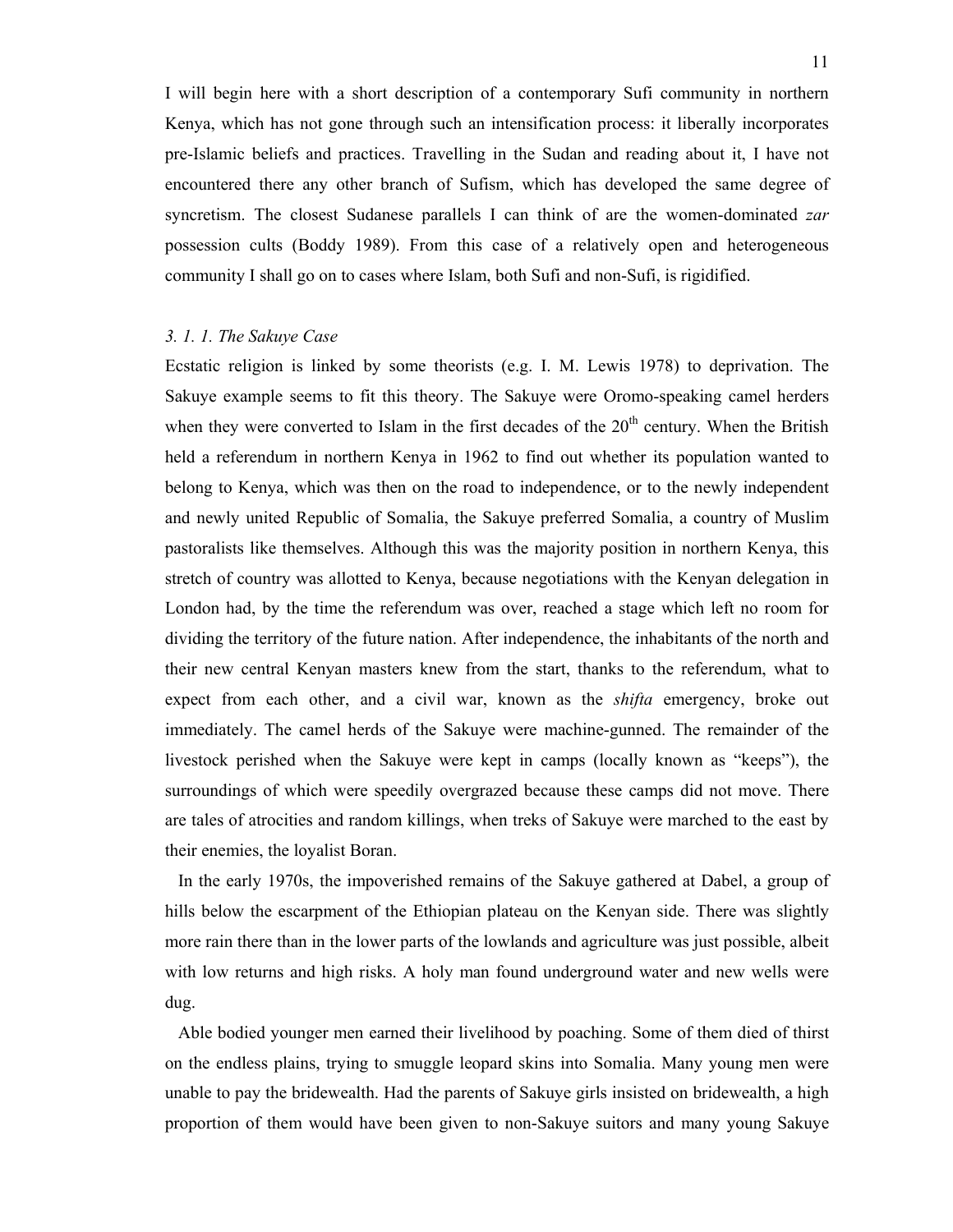men would have ended in involuntary celibacy. To avert this situation, bridewealth was abolished and ethnic endogamy was practised for a number of years.

 The camel-oriented rituals, which the Sakuye had previously practised in much the same form as the neighbouring Gabbra and Rendille (cf. Schlee 1994: ch. 4), had become meaningless after the loss of the camels. Their still rather nominal affiliation to Islam (to which they may have converted under the pressure of their Somali neighbours) did not satisfy their spiritual needs. The gap was filled by the Husayniyya, a Sufi order named after the legendary Sheikh Hussein (Husayn) of Bale in southeastern Ethiopia (Andrzejewski 1972, 1974; Baxter 1987; Braukämper 1989).

 At Dabel, Abba Ganna represented this order. This name means "father of the rainy season", more specifically, of the spring equinoctial rains, the big rains which also lend their name to the 'year', i.e. "father of wealth, father of plenty". It is an allusion to the title of a hagiography of Sheikh Hussein published in Cairo, *Rabii'ul quluub,* 'The Springtime of Hearts'.

When I met Abba Ganna in the 1980s, he was an old man of enormous bodily proportions. He lived in permanent seclusion behind a curtain and was accompanied by a son who held a large umbrella to shield him from the sun and from sight when he left his hut. The number of his wives was kept at the legal maximum: four. When he divorced one he immediately took a young bride as a replacement.

 The souls of saints can travel across time and space and meet other saints, living and dead. This is well known from Sufi legends from all over the Islamic world. In Dabel, however, at least in popular belief, the Arabic concept of *awliya* (sing. *waali –* 'holy man, saint') is mixed with the Boran (Oromo) concept *ayaan* – 'spirit' in general, including 'animal spirit' (Bartels 1983).

 There is a story that once, after the Sakuye had acquired some livestock again, Abba Ganna did not want their camps to move far away from Dabel. Some camps did so nevertheless and were subsequently harassed by lions on the outlying pastures. After they retraced their steps, there were no more problems with large cats. This episode is told as a proof of the ability of Abba Ganna's soul to communicate with lions or spirit lions.

 Abba Ganna's career fits the classical pattern of a leader of a possession cult, found in different parts of the world against the most diverse religious backgrounds. It starts with his own disease, which was diagnosed as spirit possession at Anajinna, the holy site of the Husayniyya in Bale. He then developed ways of living with the spirits and finally the ability to communicate with them at will. Thus, he also qualified as a healer of others whose diseases were attributed to possession. He became famous, both as a healer and a diviner, and people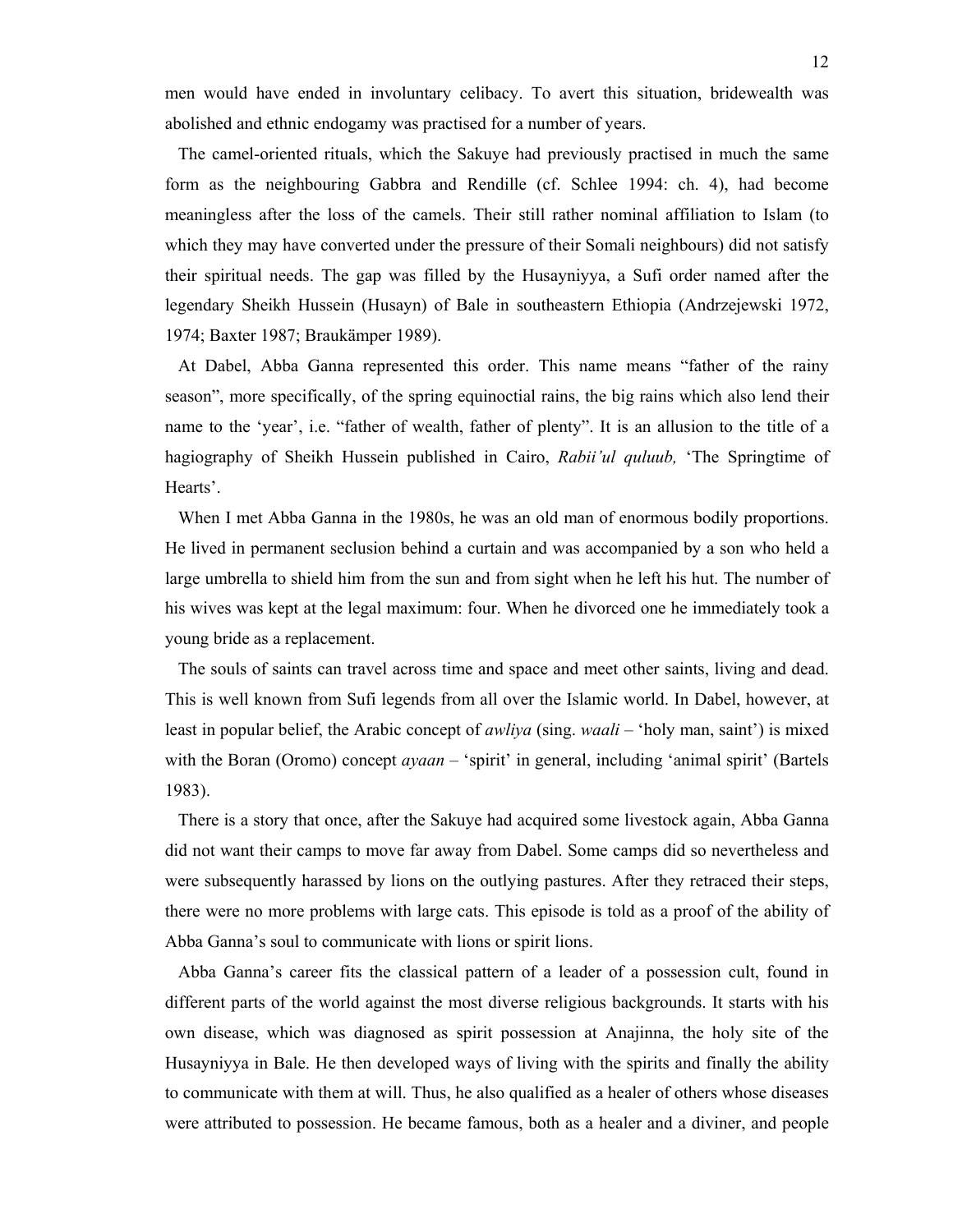visited him from as far away as Mombasa. In his final years he rarely participated in any healing sessions himself; he had his "corporals" for that.

 The ideas about possession and the practices of its treatment greatly resemble the *ayaana* cults elsewhere in the Oromo speaking world (e.g. on the Waso, 250 km to the south, Dahl 1989) and the *zar* cults common throughout North-Eastern Africa. As in *zar* possession, the afflicted persons are mostly women, but in the healing sessions there is no preponderance of women, as in *zar*. Among the Sakuye of Dabel, dealing with spirits is a mixed gender affair. Some spirits demand blood through the mouths of the possessed. So animals need to be bled and the patient drinks considerable amounts of blood (before their conversion to Islam, blood was a regular element of the Sakuye diet). This is not regarded as a breach of Islamic food avoidance rules, since the spirit, not the patient, is considered to be consuming the blood. And the spirit may well be a pagan and thus perfectly entitled to his share of blood. The idea that the spirit, and not the patient, consumes the food it demands was illustrated to me by the story of a woman whose spirit had just demanded a huge kettle full of coffee, which she had emptied. Then the spirit had enough and left her. The woman became herself again. And she was thirsty.

 The Sakuye also find other excuses for drinking blood. The slightest health problem is enough to label blood as 'medicine' rather than 'food' and thus render it *halal* (lawful) in the eyes of the Sakuye.

 Other spirits demand *hadar* dances, as they are also held on Islamic holidays. These are ecstatic drum sessions into which men and women join after dark in large groups, dancing shoulder to shoulder, with numerous participants, mostly women, falling into trance. It is not the type of thing regarded by the bookish type of sheikh in larger towns as orthodox.

 This does not mean that there is little knowledge about Islam at Dabel. One of the sons of Abba Ganna is well versed in classical Arabic in which he is also able to converse.<sup>5</sup> Other members of the community have travelled far and received formal Islamic education. When I once donated a set of Bukhari's and Muslim's *Ahaadith*, an authoritative collection of tales about the Prophet, to the community, a quarrel broke out between those able to read it. There was even talk of splitting the set and appropriating single volumes individually. What I mean to illustrate here is not the lack of knowledge about Islam, but the fact that Islamic scholarship and syncretic folk beliefs and practices exist side by side among the Sakuye. In the same family, one can find a long-haired mystic with a preference for ecstatic practices and a quiet scholar.

 $\overline{a}$ 

 $<sup>5</sup>$  Often non-Arab African Muslims master Arabic only in what Owens (1995) using a computer analogy calls</sup> 'the graphic mode', i.e. they reproduce texts without analysing them, and of course, they cannot re-arrange the words to express ideas of their own.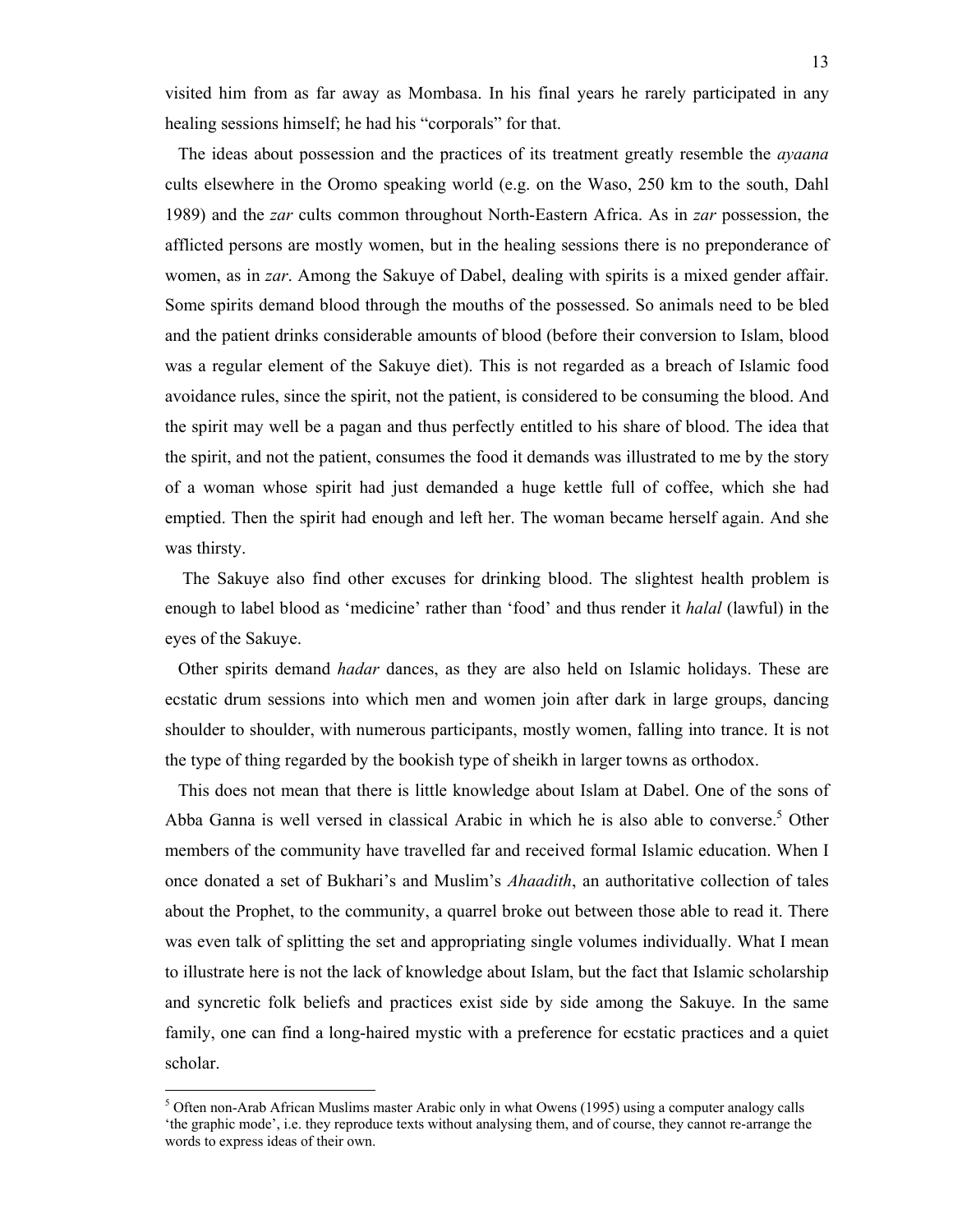We can summarise that in this setting of relatively new converts to Islam a variety of beliefs and practices exist side by side. Competition over leadership is low. People are free to express different ideas and to gather informal followings. From this case of non-intensified practice associated with low competition for leadership, we now move on to the rigidification of practices in more competitive settings. In the next section we shall turn to intensified and politicised forms of Sufism.

#### *3.1.2. Sufism and Jihaad in Sudanic Africa*

*Jihaad* movements led by Sufi sheikhs who rose through Sufi networks have occurred throughout the Sudanic belt of Africa from Senegal to Nilotic Sudan and beyond to Somalia during the nineteenth and twentieth centuries. They include the *jihaad* of Sheikh 'Uthmaan dan Fodio (Shehu Osman dan Fodio, ibn Fuudi and other spellings) which led to the foundation of the Caliphate of Sokoto with its dependency in Adamawa. This movement later merged with the Sudanese Mahdiyya because of the expectation of the Mahdi on the Nile and later, after the occupation of the Caliphate by the infidels, the *hijra* from Nigeria to the Sudan in the first decade of the  $20<sup>th</sup>$  century. Other such *jihaad* movements include that of the Tijaani Sheikh Al Hajj 'Umar Tall between the rivers Senegal and Niger. Descendants of Al Hajj 'Umar and his followers are today also found in compact settlements in the Sudan and they have preserved their affiliation to the Tijaaniyya *tariiqa* and their *jihaad*ist memories. Such movements, which extended their spiritual and military might well into the  $20<sup>th</sup>$  century, include the Sanusiyya in what would become Lybia and Chad and the "dervishes" of Muhammad 'Abdille Hassan (Salihiyya) in future Somalia and Ogadeen.

 In the contemporary political situation these movements, often with a political party attached, continue to exert influence. In Nigeria the "northern" emirs still have much political weight. In the Sudan the family of the Mahdi and the rival Khatmiyya are still affluent and powerful religious aristocracies, although now in opposition and partly in exile. The Islamist movement now in power there, the National Islamic Front, is not derived from a Sufi order. It would, however, be interesting to see how far it resembles a Sufi order structurally in its cell structure and the highly personalised leader-follower relationships.

 The Wahabiyya of Saudi Arabia is not a Sufi order. It is quite opposed to Sufi practices and to any religious practices that cannot be directly derived from the Koran and be traced back to the time of the Prophet. It is, however, sociologically equivalent to all the Sufi-based movements that we have just enumerated: it is a politicised form of Islam, it has a ruling family and it was the nucleus of a state. Through Saudi petrodollars Wahabi influence can be felt and seen in the shape of new mosques in much of the Islamic world today.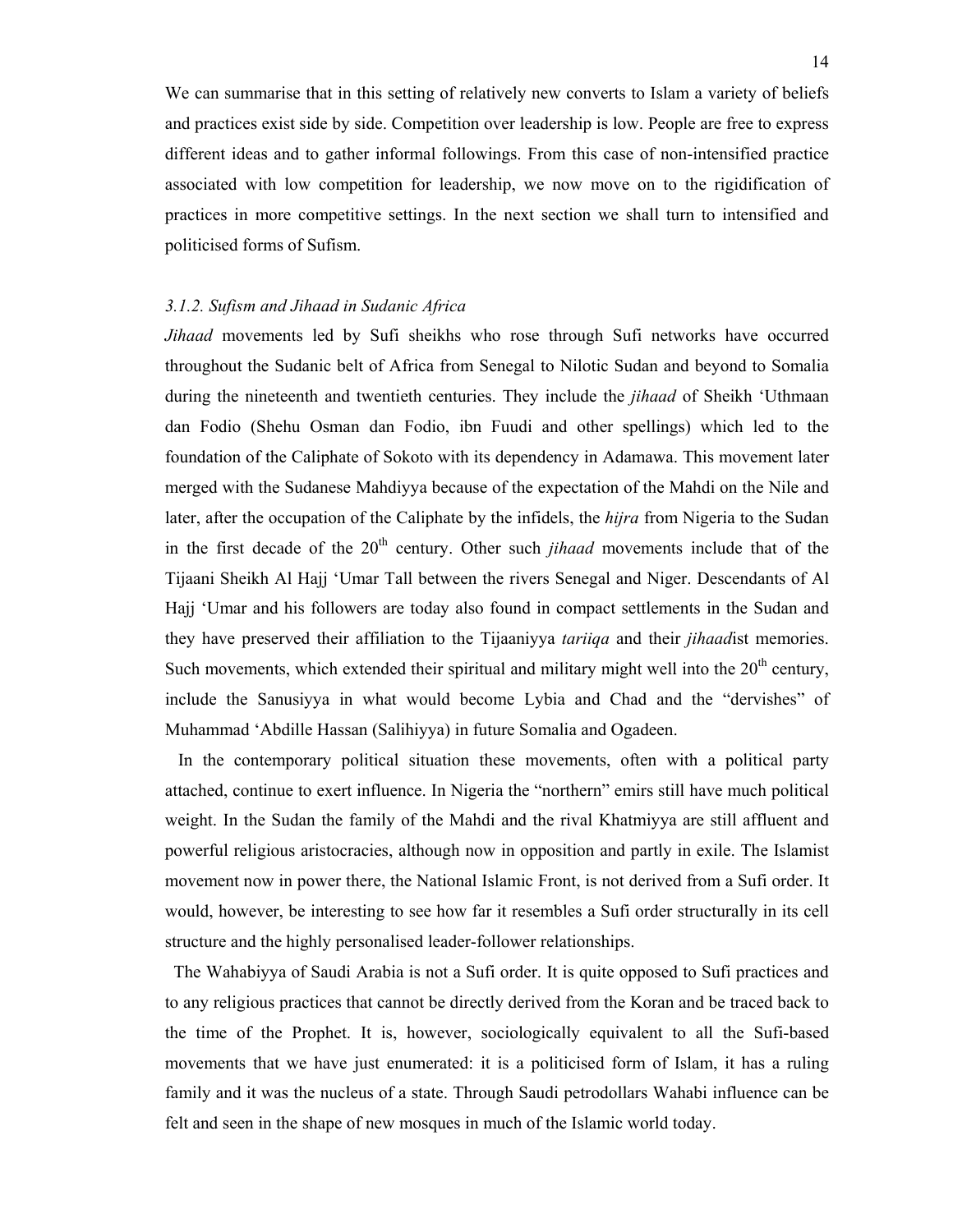I am now going to examine some shared features of these movements. These shall be traced in terms of their cultural history, but they also lend themselves to sociological comparison. There are models for establishing holiness and leadership on a competitive basis and ways to make the followers feel to be among the elected and to exclude Muslims who do not toe the line of the holy man from the inner circle or even to deny them their status as Muslims.

 What strikes the reader who familiarises himself or herself with *jihaad*ist movements from Senegambia to Indonesia most, are the frequent similarities of these movements. These are due to two factors: a common model and mutual contacts. The common pattern on which these movements model themselves is the life of the Prophet. The mutual contacts have mainly been established through the *hajj* which has united pilgrims from Morocco to the Malay Archipelago on a yearly basis for centuries: an instance of globalisation which predates anything that fashionable sociological theorists of "globalisation", with their exclusive Euro-American focus, appear to be aware of. Wandering saints have also spent months and years, often on the way to or back from Mecca, visiting each other and worldly rulers, in the event that the two, warrior-king and saint, were not rolled into one. They are linked to each other by the spiritual descent lines between master and disciple and sometimes also by actual kinship by marrying from each other's families.

 There are, thus, two modes of transmission of shared elements (from a common source and from each other), which can, of course, occur simultaneously in a variety of mixtures. But one can also distinguish two *kinds* of shared features: the direct borrowings and the analogies.

 First an example of direct borrowings: When the Prophet had fled from Mecca to Medina, he had two types of followers: the "refugees", *muhaajiruun*, who had fled with him to Mecca or joined him at Medina from Mecca, and the Medinese helpers, the *ansaar.* Many leaders of later *jihaad*s had, at some point in their struggles, to withdraw from one place to some other, and this was invariably called a *hijra*. Whoever joined the leader on the flight became a *muhaajir* and whoever joined him in the new place a *naasir* (sing. of *ansaar*). This is a direct transfer of names and institutions without much change of meaning.<sup>6</sup>

 Borrowing by analogy requires additional steps. Words need to be changed as concepts are taken out of their original context and transferred into others. What constitutes the resulting analogy is the similarity of the figures of thought in the original and the new context and the identity of a part of the words used, which is sufficient to evoke the original phrase. An example is the description of Ahmad at-Tijaani, the founder of the Tijaaniyya, as *khatm al wilaaya* – 'the seal of sainthood'. This phrase is, of course, coined after the designation of

 $\overline{a}$ 

<sup>&</sup>lt;sup>6</sup> On the *hijra* of al Hajj 'Umar from Fouta Jalon to Dinguiray in Guinea, see Abun-Nasr 1965: 112, on the *ansaar* of the Sudanese Mahdi, see Holt 1961: 88.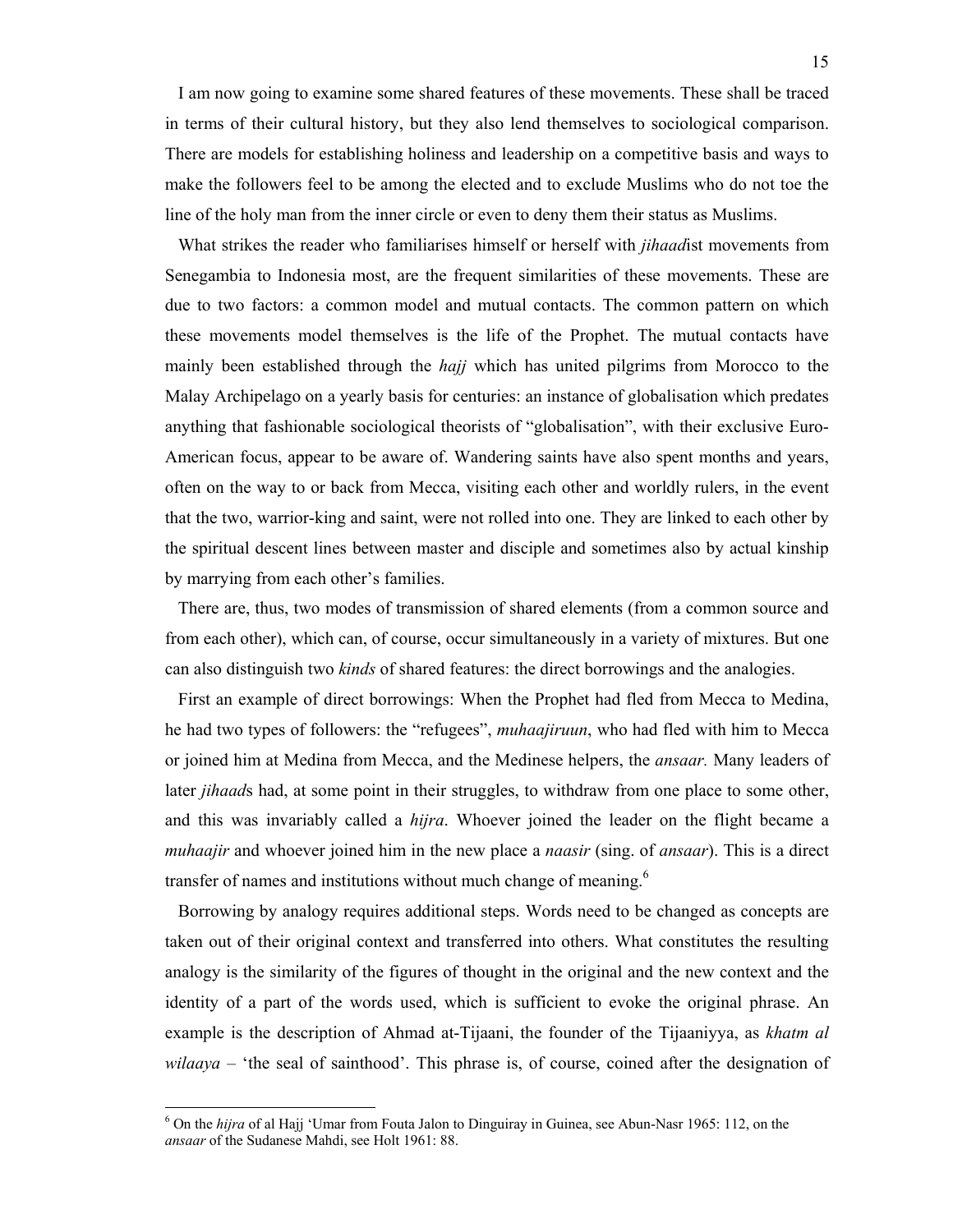Muhammad as *khatm al anbiya'* – 'the seal of the prophets', meaning the last prophet. A strict reading of 'the seal of sainthood' by this analogy would imply that there would be no saints after Ahmad at-Tijaani. Since later personalities, like as-Sanusi, could not be denied sainthood, this position was gradually modified. Followers of the Tijaaniyya, however, would still regard Ahmad at-Tijaani as the perfect model and complete embodiment of *wilaaya*. Later saints will derive their inspiration from him. "There may be other *walis* after him, but none would surpass or supersede him." (Abun-Nasr 1965: 30-32)

 Metaphors of sealing and closing point to the exclusivist element of politicised Sufism. Only one way is the true way or at least the best way, so much so that no other way is worth taking. This is also reflected in numerical calculations about the efficiency of Sufi ritual formulae. About one such formula, the *salaat al faatih* of the Tijaaniyya, it is claimed that the Prophet who appeared to Ahmad at-Tijaani had informed him

"of its great efficacy in the remission of sins [...]. The Shaikh of the Tijaniyya also claimed that the Prophet informed him that the merit of reciting it once was 'equivalent to that of the recitation of all prayers of glorification to God (*tasbih*) that have ever been said in the universe, all Sufi prayers of remembrance of God (*dhikr*), every invocation (*du'a'*) long or short, and the [recitation of the] Qur'an six thousand times'." (Abun-Nasr 1965: 51)

While the numbers involved are reminiscent of astronomy, the type of reasoning resembles Business Administration and accountancy. If one is conscious of costs and benefits, why should one recite long texts with little efficacy of salvation instead of short texts with a many times higher salvation impact? All other forms of Muslim piety appear as rather futile in comparison with the irresistible magic of the Tijaani formula, if one accepts these numerical proportions.

 As the sheikh was in possession of the right formula for everything, followers had to show absolute obedience and loyalty. It was believed that God through His grace would admit to paradise anybody who followed the saint and would lead astray anybody who ceased to love the saint, so that such a person would die as an infidel and thus go to hell. Deviation from the path prescribed by the sheikh was thus regarded as deviation from the path to heaven. This comes close to the tendency among leading representatives of politicised Islam, even today, of condemning people and making statements about, who is going to heaven and who is going to hell, instead of leaving this decision to God, as the Koran would suggest.

 This monopolisation of the truth and the exclusion from salvation of everybody who did not subscribe to it as well as exclusion from worldly resources was, of course, directed against other Muslims. That non-Muslims would go to hell went without saying. These exclusion strategies against other Muslims however, went beyond marking them as bad Muslims, they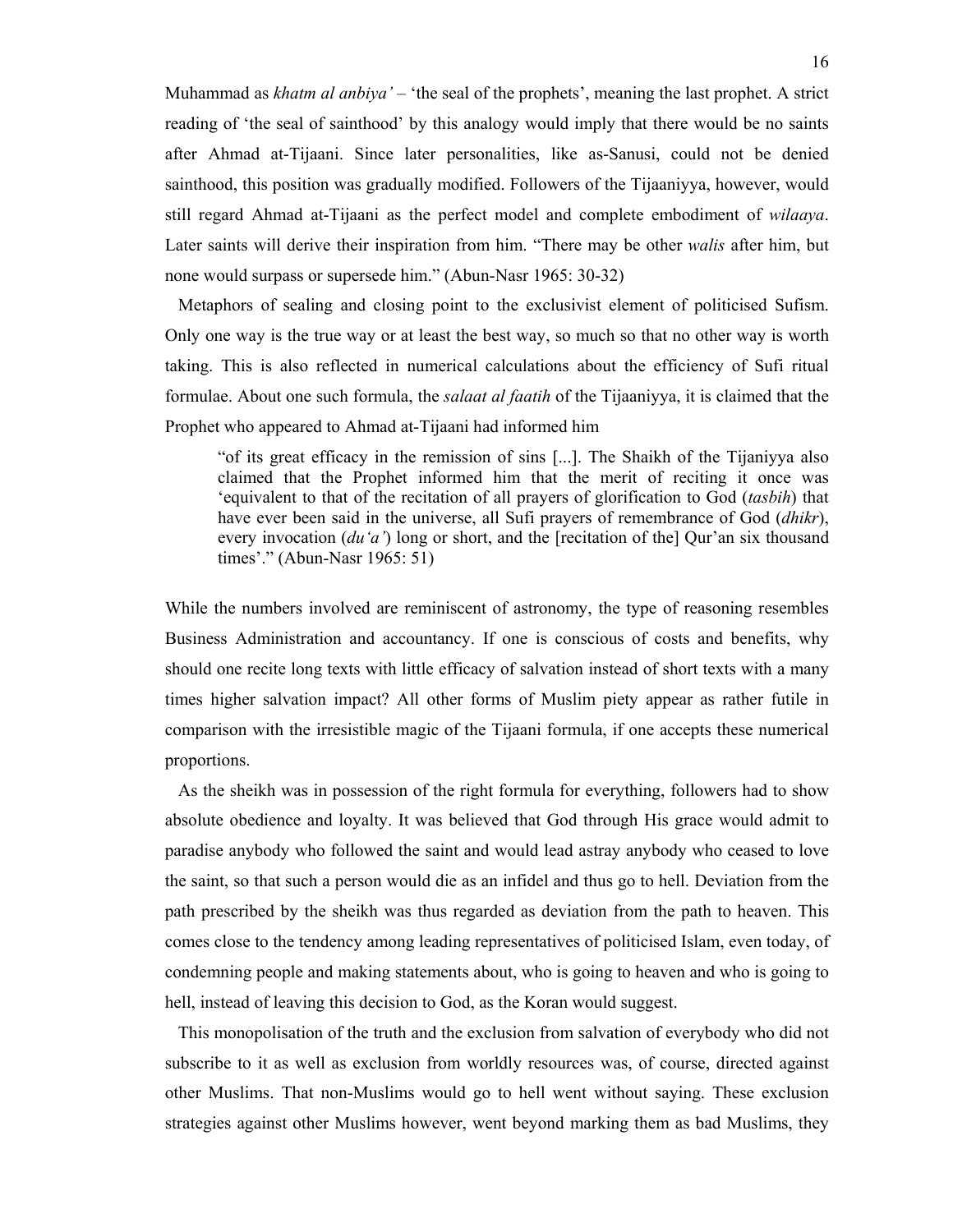contested their status as Muslims. One problem, which all saint-warriors of the  $19<sup>th</sup>$  century in the Sudanic belt of Africa faced, was how to declare *jihaad* against fellow Muslims, the normal condition for waging *jihaad* being that it is directed against non-Muslims who have rejected a legal summons to convert.

 The commonly held view is that anyone who has uttered the two articles of faith, the unity of God and the affirmation that Muhammad is His prophet, is a Muslim. By calling a Muslim a non-believer, one might even risk to place oneself outside the fold of Islam, because calling a Muslim a *kaafir* amounts to equating Islam with *kufr,* with Unbelief. How did the *jihaad*  leaders of the  $19<sup>th</sup>$  century overcome this problem? 'Uthmaan dan Fodio and his son Muhammad Bello set the precedent when they declared war against the sultan of Bornu, Muhammad al Kanemi. They reasoned that al Kanemi supported the Hausa sultans against them. These Hausa regarded themselves as Muslims as well, but the leaders of the Fulani *jihad*, 'Uthmaan and his son, denounced them as unbelievers because they performed certain pagan rites and anyone who supports pagans against a Muslim ruler is to be regarded a pagan himself.

 This model was later followed by al Hajj 'Umar Tall when he declared war against Ahmadu Shaikhu, the king of Massina, the Defender of the Faith, the third in a line of Muslim rulers who had fought the pagans. Some of the converts made by them were found by al Hajj 'Umar still to worship idols. As these people had fought against him, he constructed the same case of a Muslim supporting pagans against a Muslim ruler against Ahmadu as dan Fodio and Bello had constructed against al-Kanemi (Abun-Nasr 1965: 122-124).

Narrow definitions of who is a Muslim were also promoted in  $19<sup>th</sup>$  century Africa by the practice of slavery. As Muslims are not allowed to enslave other Muslims, large numbers of converts threaten the potential slave supply. The further progress Islam has made and the more people have converted to it, the stronger the tendency becomes to separate 'real' Muslims by some set of criteria from nominal Muslims and to declare the latter as unbelievers in order to be able to enslave them (Meillassoux 1986). All these examples from  $19<sup>th</sup>$  century Africa have shown how competition between different Islamic movements and their leaders, as well as the economic consequences of the spread of Islam, can be linked to the rigidification of ritual practices and distinctions between purer forms of Islam and less-pure forms, which often came to be labelled as non-Islamic.

#### *3.2. Glimpses of Egypt and the Sudan in the 1990s*

Now we turn to quite recent developments in two Muslim countries which are going to show that the links between status competition, political power and claims to ritual purity are as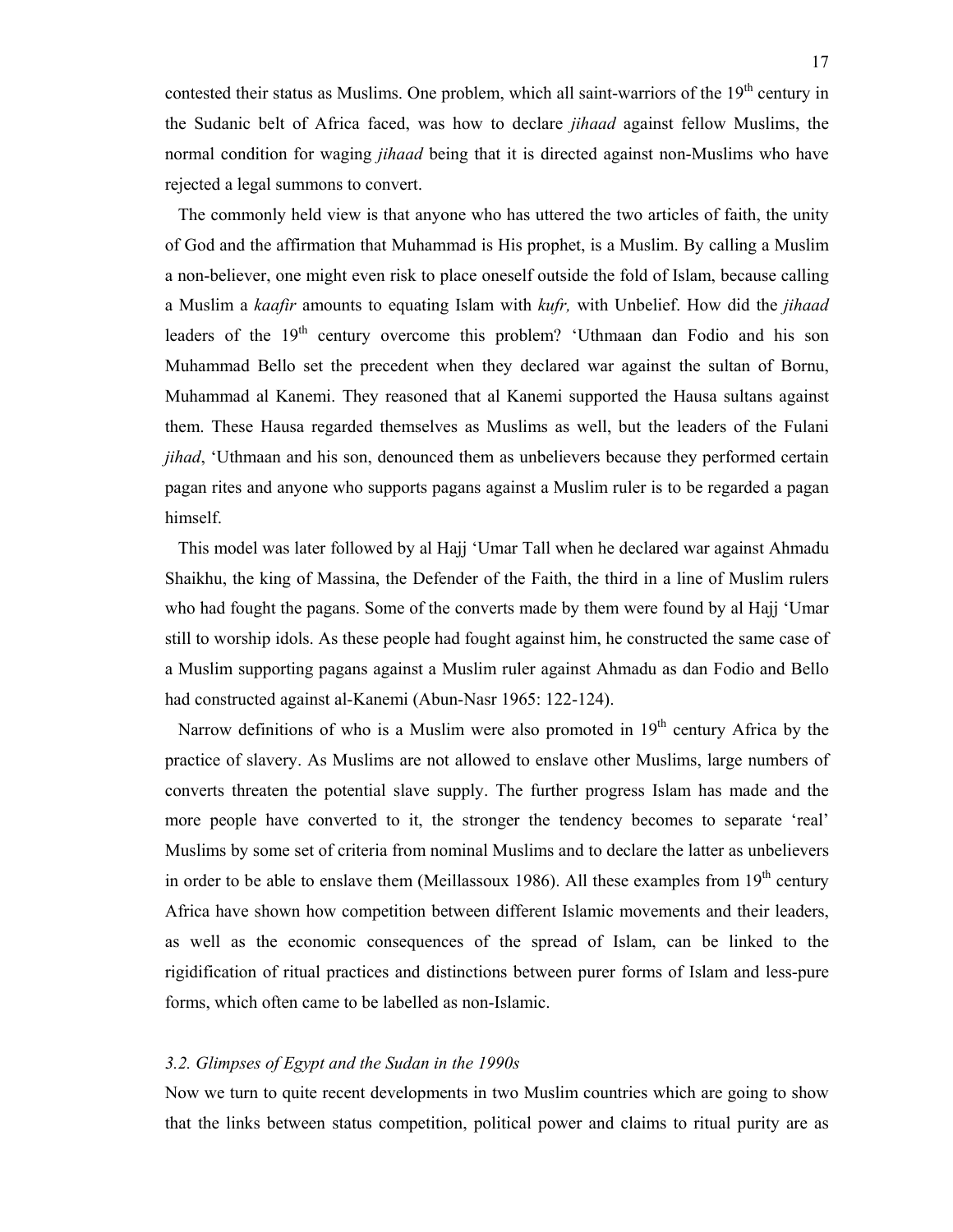robust now as they were one or two hundred years ago. In recent decades, the dominant forms of Islam, which demand strict adherence, no longer have anything to do with Sufism. In the Sudan the two parties, that have dominated politics since independence in 1956 or prevented politics from taking place by blocking each other, have been out of power since 1989. Both had their historical origins in Sufi orders and their charismatic leaders. Both are now referred to as the 'traditional parties' and their leaders as representatives of a 'religious aristocracy', which has been overthrown. The new leaders have discarded 'tradition'. Their brand of Islam – and now I am speaking about the ideological level and not that of practice, which sometimes falls short of lofty ideals – can be seen as both minimalist and maximalist. They are minimalist in so far as they want to purify Islam of all historical accretions and go back to a scripturalist reading of the Koran and the *sunna*, the practices of the Prophet according to authenticated *ahaadith* (singular: *hadiith*, 'tale, account') as the only sources of the *shari'a* (apart from their own political agenda as an unnamed third source of inspiration). The "maximalist" element is that there is no limit to the demand of a formalistic form of piety, which penetrates all domains of life, and the *shari'a* is transformed to an all pervading force of regulation, which is a new development, since even in the classical periods of Islam, *qanuun*, the law of the ruler, and *aadat*, customary law, which was acknowledged as long as it was not in direct contradiction with the *shari'a*, had substantial roles to fill as well (Rahman 1982: 30).

 While in Egypt the Islamist discourse is critical of the government, which is perceived as westernised and morally depraved, in the Sudan the government itself follows the Islamist line of reasoning, as do some of its critics who see to what degree power has corrupted the Islamist cause and now criticise the Islamist government on Islamist grounds. Since the takeover of power by the present National Islamic Front (NIF) regime in 1989, it has succeeded in monopolising both political power and business. Opponents have been weakened by destroying their businesses. $<sup>7</sup>$ </sup>

 Enough of high-level politics. In everyday life and in the interaction between the generations within families, we can observe status competition and the struggle for spaces of action as well. Just like in the political sphere, also these domestic or micro-social forms of competition are pervaded by ideas of purity and devotion.

 While in many Islamic societies, the Mawliid, the birthday of the prophet, is an important festival, these modern Islamists (and the Wahaabi in Saudi Arabia before them) reject it. This makes perfect sense in the light of the *sunna*: the Prophet did not celebrate his birthday

 $\overline{a}$ 

 $^7$  Similar exclusionist discourses in a yet much more violent setting, Algeria, have recently been studied by Birgit Mara Kaiser (2002).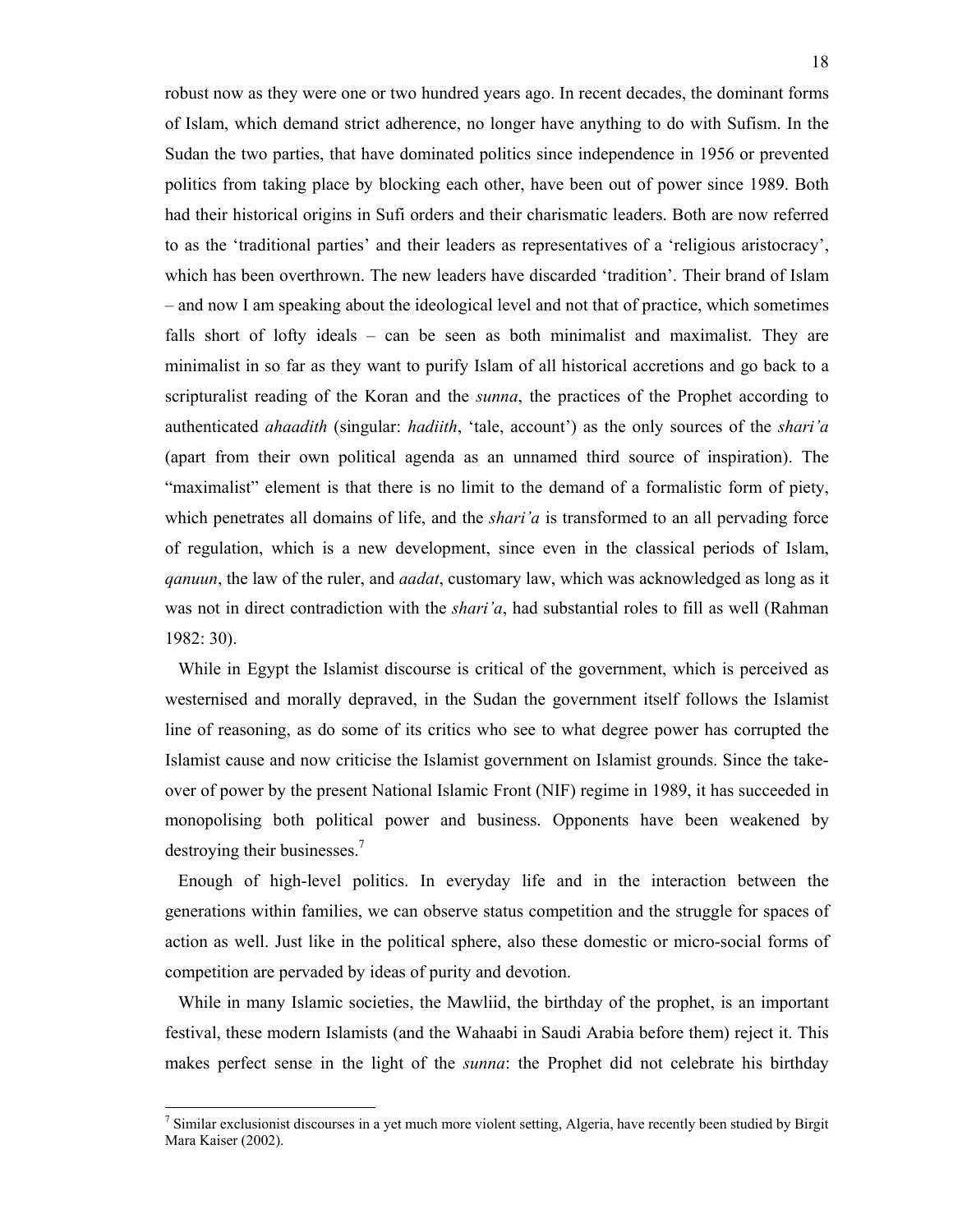himself, and therefore this practice cannot be commended. In a recent study about female lifestyles in Cairo, in which she describes the various stages through which young students pass when becoming 'devout', Karin Werner (1997) mentions a discussion about birthdays. A young woman with the intention of gathering strength for becoming more 'devout' wanted to celebrate her birthday, and a friend who had adopted a more complete form of veiling and reached a higher stage of 'devoutness' tried to dissuade her from this and to "convince her to abandon this pagan habit". Werner goes on to explain: "In the Islamist camp there is a discussion going on about legitimate and illegitimate feasts. There exists a strong faction whose members vote only to celebrate the original Islamic feasts" (Werner 1997: 132, FN 128). Of course an Egyptian student would celebrate her birthday according to the universal Christian calendar while the Mawliid of the Prophet and all other Islamic festivals follow the Muslim calendar. This marks one kind of event clearly from the other, so that no one would be able to assume that the birthday of an ordinary person could be ascribed any religious significance, which could be construed as heterodox religious practice. But the logic behind this is different: any festivity, no matter how innocent, has to be forbidden, unless it is explicitly recommended by Islam. The *shari'a* is not just used to cleanse human lives of everything forbidden, but to restrict human lives to those things explicitly recommended by it. Celebrating birthdays or not is just one indicator of different sets of ideas about the functions of the Law.

 Within groups of students and between them, hierarchies are established with reference to standards of moral purity. The 'normal' female students, i.e. those who have not adopted any of the more rigid forms of veiling, seem to have the more difficult game to play. They have to balance the requirements of appearing attractive to young men in mixed-gender groups with those of a sexual morality which, even among these 'Westernised' students, appears fairly restrictive if compared with contemporary Europe. Among the women-only Islamist student groups, the direction is clear: one adopts more and more restrictive forms of practice stage by stage, as one feels fit for them. There is no balance to be struck. Qualification for a high status in the mixed-gender groups would appear to require meeting a combination of the requirements of God and those of the devil to the latter type of group (Werner 1997: 138).

 Islamist purity discourses are also used in the competition for authority between generations. The authority of the parental generation, which grew up in a much more secular and liberal cultural atmosphere, is challenged by the students. While lip service is paid to parental authority in accordance with the teachings of the Prophet, wherever the demands of the parents diverge from that of the religiously oriented peer-group, they are perceived as conflicting with the will of God. As God's orders overrule those of the parents, this line of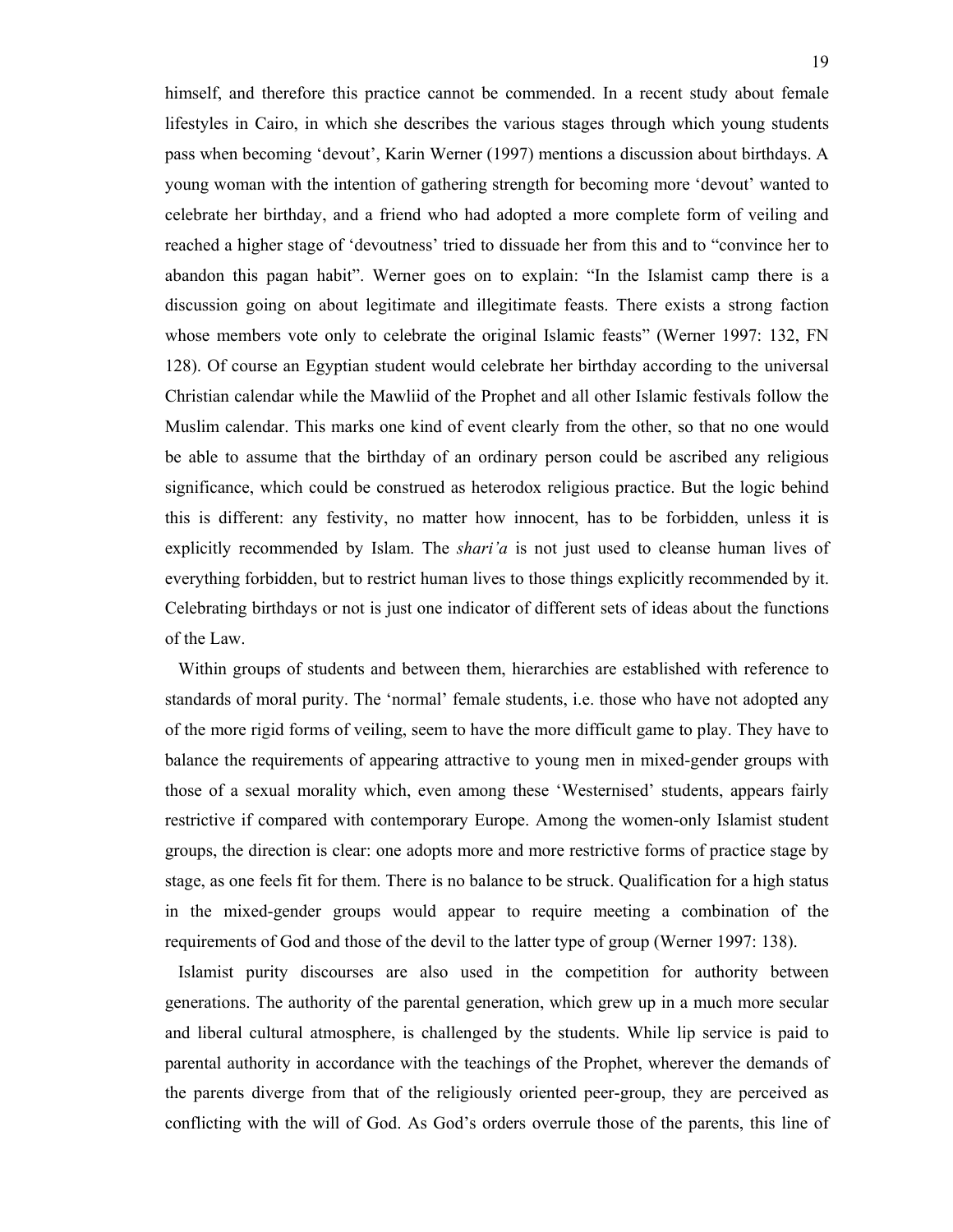reasoning opens new spaces of self-determination for the members of the younger generation by pushing back the boundaries of the domain of parental authority (Werner 1997: 221).

 Such discourses have another field of application in cross-gender strategies. Young unmarried women use Islamic norms to make their boyfriends 'respect boundaries'. In one case the sudden adoption of a complete form of veiling led to a temporary breach in the relationship with a boyfriend who had been too persistent in his demands for sexual favours (Werner 1997: 135-138). Chastity, to the point of denying superficial forms of tenderness and jocular verbal exchanges, and the religious reasoning behind these forms of restrictive behaviour are used to increase the value of young women, both as respectable persons, and on the marriage market. There are no statistics to show whether this strategy is successful in procuring the type of husband desired. We have seen that the female students frequenting the mixed-gender peer groups pursue a different strategy: maintaining erotic tension without giving in to sexual demands. The strategy of the young women who adopt the fuller forms of veiling, however, poses a clear alternative: withholding and hiding female charm either helps in domesticating men and transforming them into responsible husbands or helps in frustrating them to such a degree that one gets rid of them.

 The stages of 'devoutness' through which these young women pass are ordered by them along a numerical scale from 0% Muslim to 100% Muslim. We here, against a rather different theological background, find the same accountant-like attitude as above, among the Tijaani of the nineteenth century who calculate the efficiency of their prayer formulae. Here is an example by which criteria the young female students locate each other on such a scale: "While Jihan respected Shuruq's knowledge of Islam, she took the fact that Shuruq didn't wear a *hijab* as a shortcoming, and in a discussion on this topic Jihan evaluated Shuruq's degree of religiosity as only 65 per cent (which was still more than the 55 per cent rating which she gave herself)" (Werner 1997: 130).<sup>8</sup>

 These studies analyse Islamist discourses and their strategic use on the micro level, in couples, between parents and children and among groups of students on a campus. Werner even analyses the power play within a group of siblings (1997: 117 ff). This focus on everyday interaction among ordinary people is a necessary complement to our findings about purity and power at the level of politics and the state in the preceding section about the *jihaadist* movements in  $19<sup>th</sup>$  century Africa, and also to what has been said about present day politics in the Islamic world, which also abounds with power-sensitive purification discourses.

 $\overline{a}$ 

<sup>&</sup>lt;sup>8</sup> A study from another North-East African capital, Khartoum, provides additional illustrations of these female strategies (Nageeb 2000).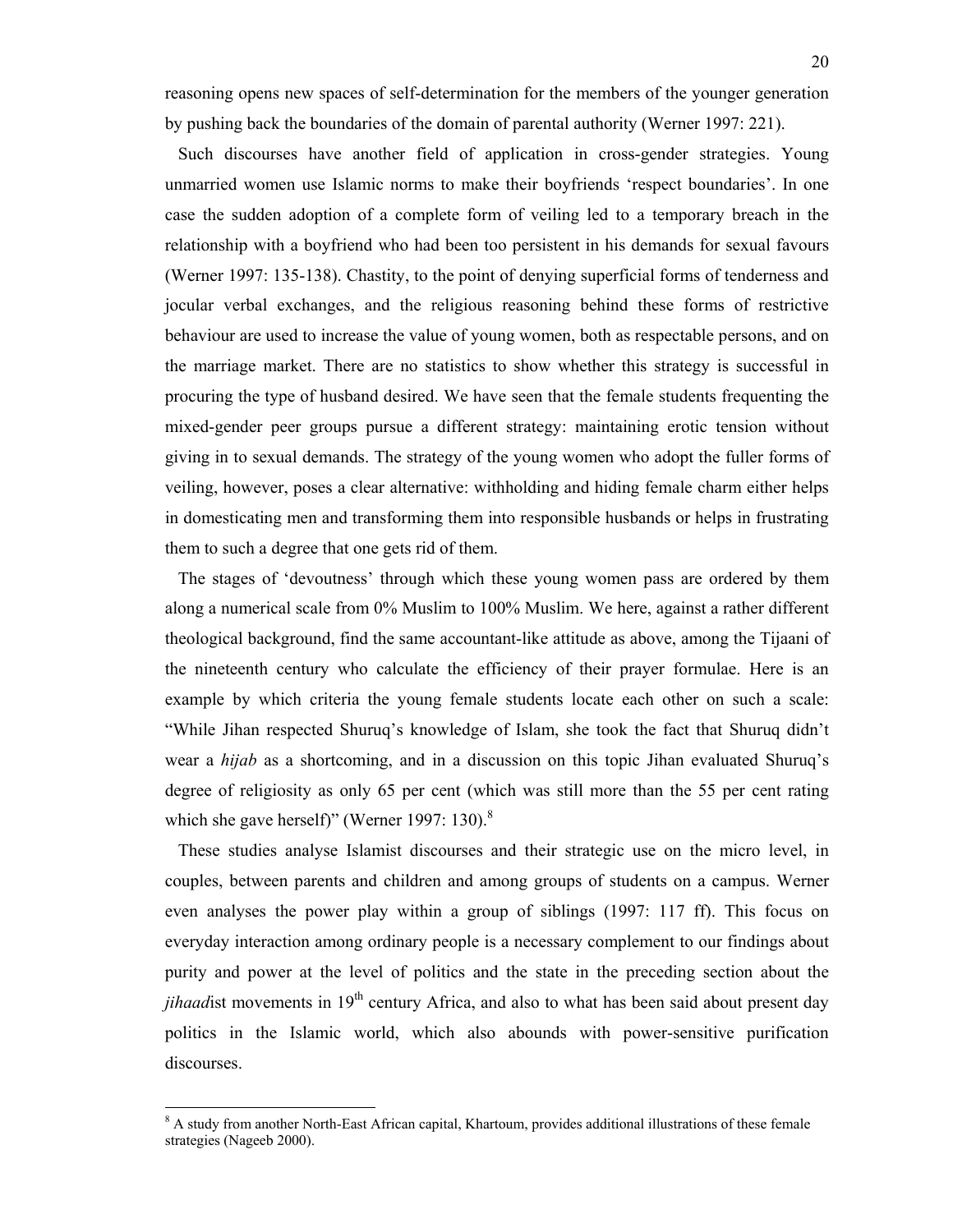## **4. Conclusion**

In the growth zone of the Islamic world, along its periphery, one might observe two phases in the history of interaction between Islam and non-Islamic cultures. They might not always be easy to separate and they might co-exist synchronically in neighbouring areas, but they might still make some sense, at least as types of interaction of which one tends to precede the other in time.

 In the first phase of expansion Islam tends to tolerate and even accommodate many pre-Islamic elements. Islam is still weak and needs to pay for being accepted.<sup>9</sup> It comes half the way to bridge the cultural gap between the Muslim minority and the host society.

 Later, when at least nominal affiliation to Islam has become the rule, more purist and more exclusivist attitudes tend to be adopted. Politically, i.e. in terms of legitimation of claims to power, this makes perfect sense. If everybody is a Muslim, such claims cannot merely be based on being a Muslim. One needs to distinguish different degrees of virtue and claim the higher echelons for oneself.

 Sufism illustrates the entire spectrum from a form of Islam, which is responsive to ideas and practices from outside to the most rigid and exclusive tendencies. Theologically it may be a special form of Islam – mystical Islam, as it is sometimes called – but sociologically it is not. We may find the same tendencies of inclusion and exclusion in Sufism as in other streams of Islam. Politics at all levels, from the small face-to-face group to the state and the international arena, seems to be a major determinant of where on a scale of piety Muslims locate themselves or are located. In a wider context we can say that standards of purity or excellence in ritual matters or the moral field are closely linked to exclusionist strategies in power games not only in Islam, but among adherents to all sorts of belief systems.

 The examples we have discussed not only stem from Muslim settings. They are not exhaustive nor systematically chosen. I took my own fieldwork experience in Northeast Africa since 1974 as a starting point and then went on to include literature about neighbouring areas and cases further afield in Africa I read about. There is room for more systematic testing of the explanations given here. All these examples, however, suggest that standards of ritual purity or morality are density related. The more people compete for a resource, a status or an office, the more rigid the standards to be met appear to become. Standards of ritual purity should not be confused with moral standards; they may be integrated into systems of moral reasoning or not. Obedience to a rule may simply be explained by the reference to God or custom as the source of the rule or by pointing to what is considered proof of its efficiency:

<sup>&</sup>lt;sup>9</sup> I owe this phrase to Jamil Abun-Nasr, oral communication, early 1980s.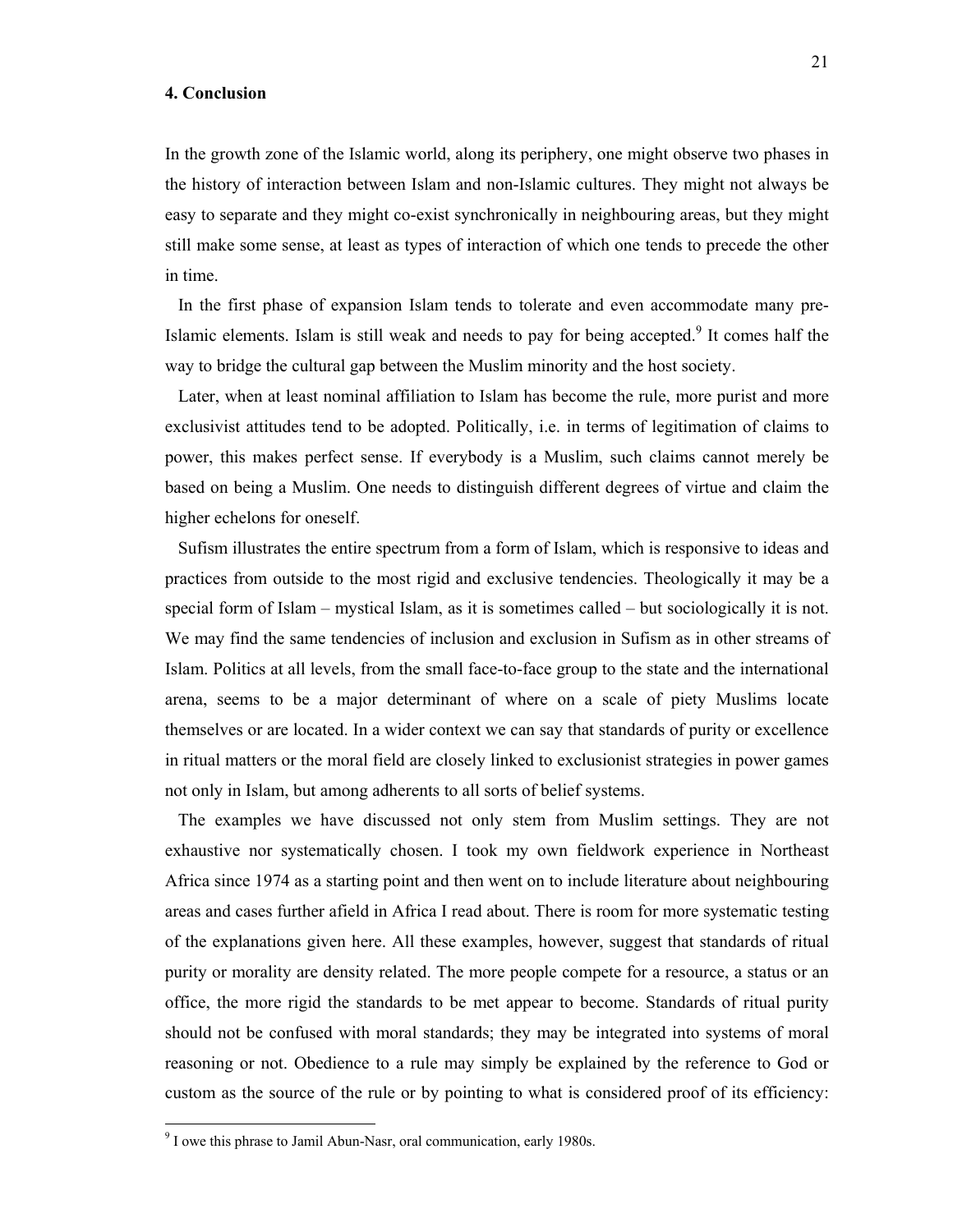one has so far not suffered misfortune while following the rule. The correlation between the ritual requirement met and the status or power achieved exists irrespective of the complexity or simplicity or complete absence of doctrines attached to the ritual requirements. Classical sociology (Weber, Durkheim) ascribes a great deal of social and economic power to elaborate beliefs and moral convictions. In the light of the present findings, one might suspect that much of this is based on an over-sophisticated model of human beings. If meeting ritual requirements and sticking to rules has the same effects with and without elaborate beliefs associated with these practices, one can disregard the beliefs to some extent or at least look at their impact on practical life with a higher degree of scepticism.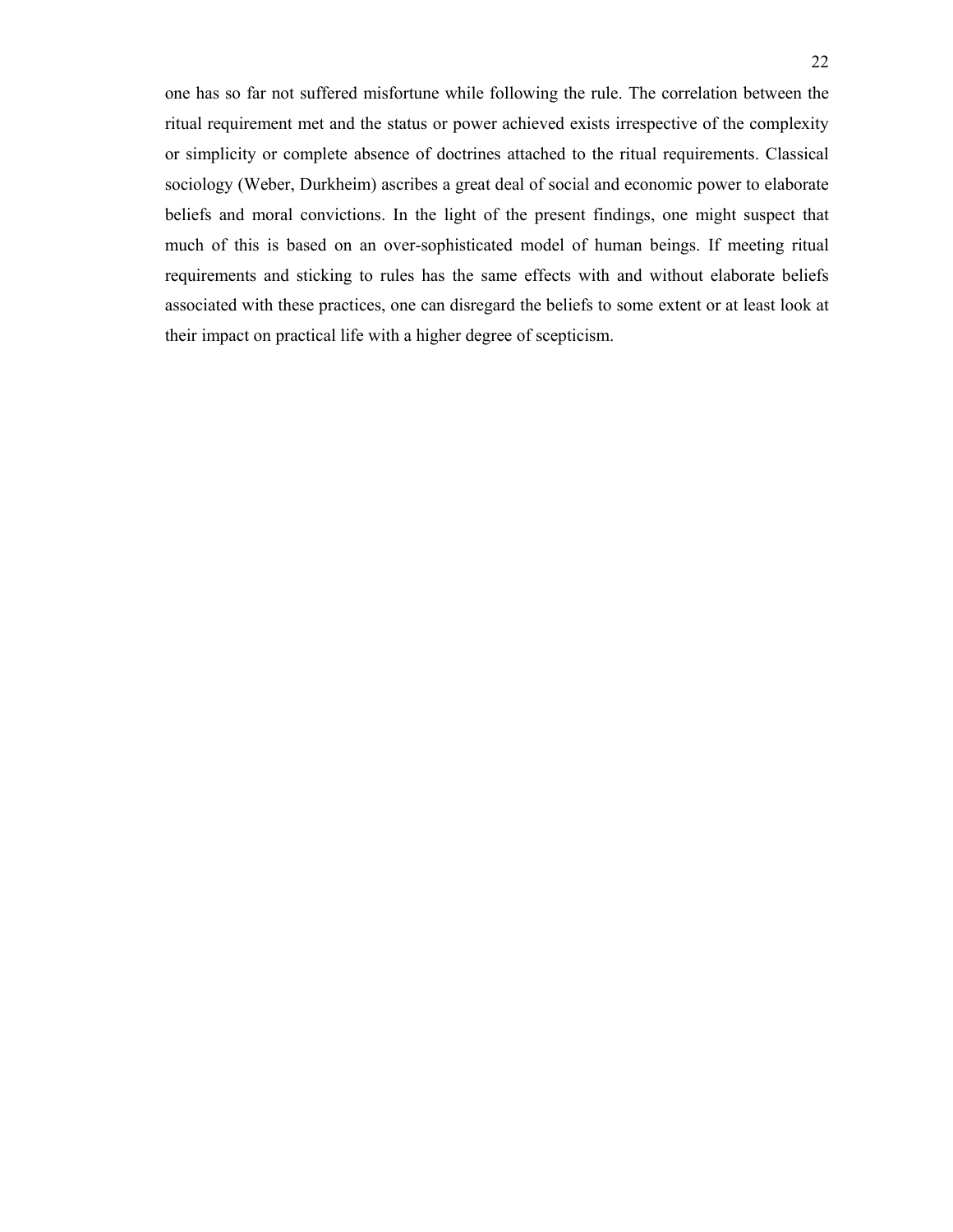#### **References**

Abun-Nasr, Jamil M. 1965. *The Tijaniyya: a Sufi order in the modern world*. London: Oxford University Press.

Andrzejewski, B. W. 1972. Allusive diction in Galla hymns of praise of Sheikh Hussein of Bale. *African Language Studies,* XIII: 1-31.

Andrzejewski, B.W. 1974. Sheikh Hussen of Bale in Galla oral traditions. In *IV Cogresso Internazionale di Studi Etiopici (Roma, 10-15 aprile 1972), Tomo I* (ed.) Accademia Nazionale dei Lincei. pp. 463-480.

Bartels, Lambert 1983. *Oromo religion: myths and rites of the Western Oromo of Ethiopia, an attempt to understand.* Berlin: Reimer.

Baxter, P.T.W. 1987. Some observations on the short hymns sung in praise of Shaikh Nur Hussein of Bale. In *The diversity of the Muslim community: Anthropological essays in memory of Peter Lienhardt* (ed.) Ahmed Al-Shahi. London: Ithaca Press. pp. 139-152.

Boddy, Janice 1989. *Wombs and alien spirit: women, men, and the Zar cult in Northern Sudan.* Madison: University of Wisconsin Press.

Braukämper, Ulrich 1984. Notes on the Islamicisation and the Muslim shrines of the Harar Plateau. In *Proceedings of the Second International Congress of Somali Studies, Vol. II: Archaeology and History* (ed.) Thomas Labahn*.* Hamburg: Helmut Buske Verlag. pp. 145- 174.

Braukämper, Ulrich 1984a. On food avoidances in Southern Ethiopia: religious manifestation and socio-economic relevance. In *Proceedings of the Seventh International Conference of Ethiopian Studies 1982, Lund* (ed.) Sven Rubenson. Addis Abeba: Institute of Ethiopian Studies. pp. 429-45.

Braukämper, Ulrich 1989. The sanctuary of Shaykh Husayn and the Oromo-Somali connections in Bale (Ethiopia). *Frankfurter Afrikanistische Blätter,* 1: 108-134.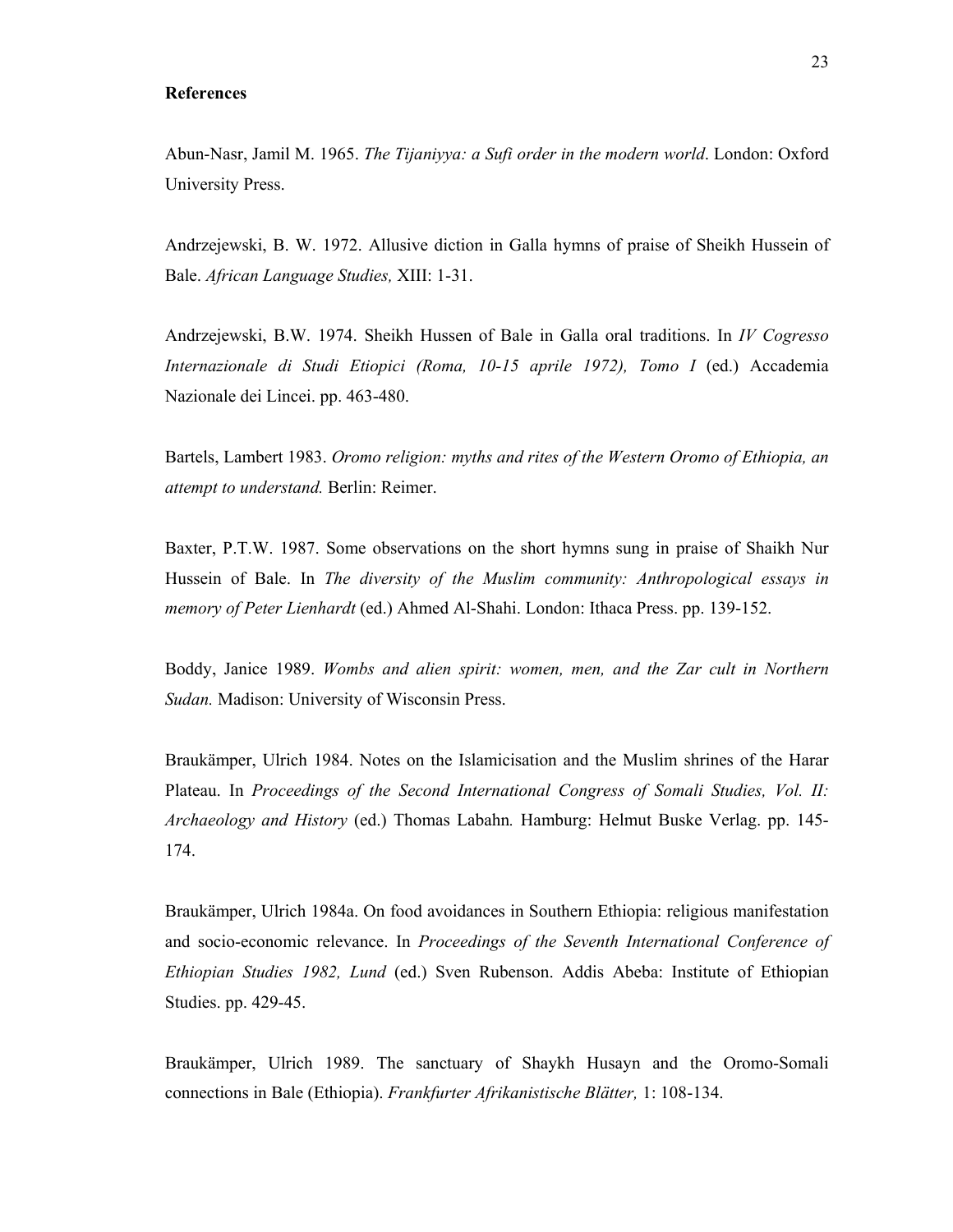Dahl, Gudrun 1989. Possession as Cure. The *Ayaana* cult of Waso Borana. In *Culture, experience and pluralism: Essays on African ideas of illness and healing* (eds.) Anita Jacobson-Widding and David Westerlund. Uppsala: Almquist and Wiksell. pp. 151-165.

Donham, Donald L. 1999. *Marxist Modern: an ethnographic history of the Ethiopian revolution.* Berkeley and Los Angeles: University of California Press, Oxford: James Currey.

Douglas, Mary 1966. *Purity and Danger: an analysis of the concepts of pollution and taboo*. London: Paul Kegan & Routledge.

Evans-Pritchard, E. E. 1954. *The Sanusi of Cyrenaica.* Oxford: Clarendon Press.

Freeman, Deena and Alula Pankhurst (eds.) 2001. *Living on the edge: marginalised minorities of craftworkers and hunters in Southern Ethiopia.* Addis Ababa University: Department of Sociology and Social Administration.

Holt, P. M. 1961. *A modern history of the Sudan. From the Funj sultanate to the present day.* London: Weidenfeld & Nicolson.

Kaiser, Birgit Mara 2002. Exclusivist rhetorics: the constitution of political identities in present-day Algeria. In *Imagined Differences: hatred and the construction of identities* (ed.) Günther Schlee*.* Münster, Hamburg: Lit Verlag; New Brunswick and London: transaction Publishers. pp. 183-214.

Lewis, I. M. 1978. *Ecstatic religion: an anthropological study of spirit possession and shamanism.* Harmondsworth: Penguin.

Meillassoux, Claude 1986. *L'Anthropologie de l'esclavage.* Paris: Presses Universitaires.

Nageeb, Salma 2000. *Stretching the horizon: new spaces and old frontiers. Women's construction of social space in the Sudan*. University of Bielefeld, Faculty of Sociology, Sociology of Development Research Centre. Doctoral thesis.

Owens, Jonathan 1995. Language in the Graphics mode: Arabic among the Kanuri of Nigeria. *Language Science,* Vol. 17, 2: 181-199.